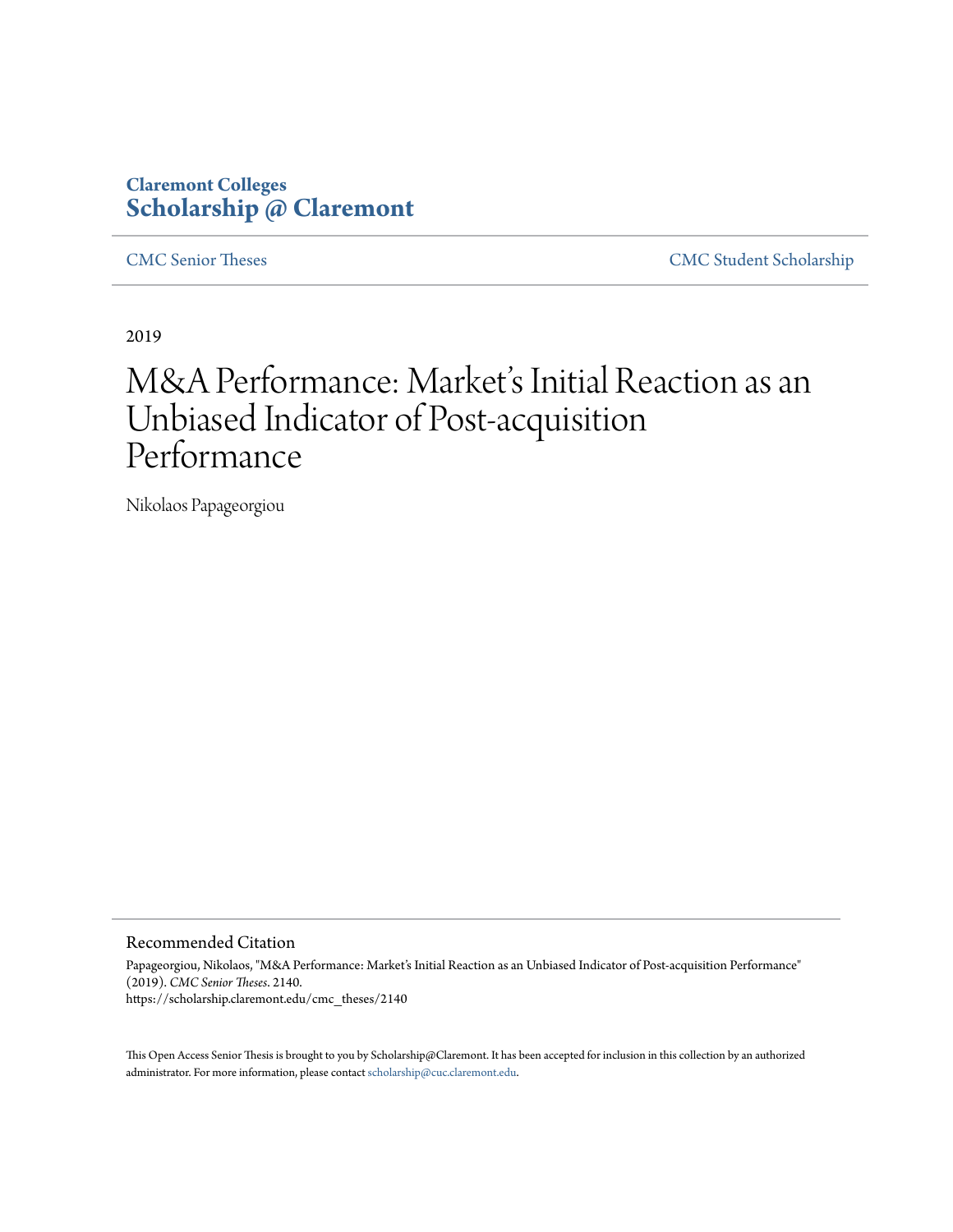Claremont McKenna College

## **M&A Performance: Market's Initial Reaction as an Unbiased Indicator of Post-acquisition Performance**

submitted to Professor Murat Binay

by Nikolaos Papageorgiou

> for Senior Thesis Spring 2019 April 30, 2019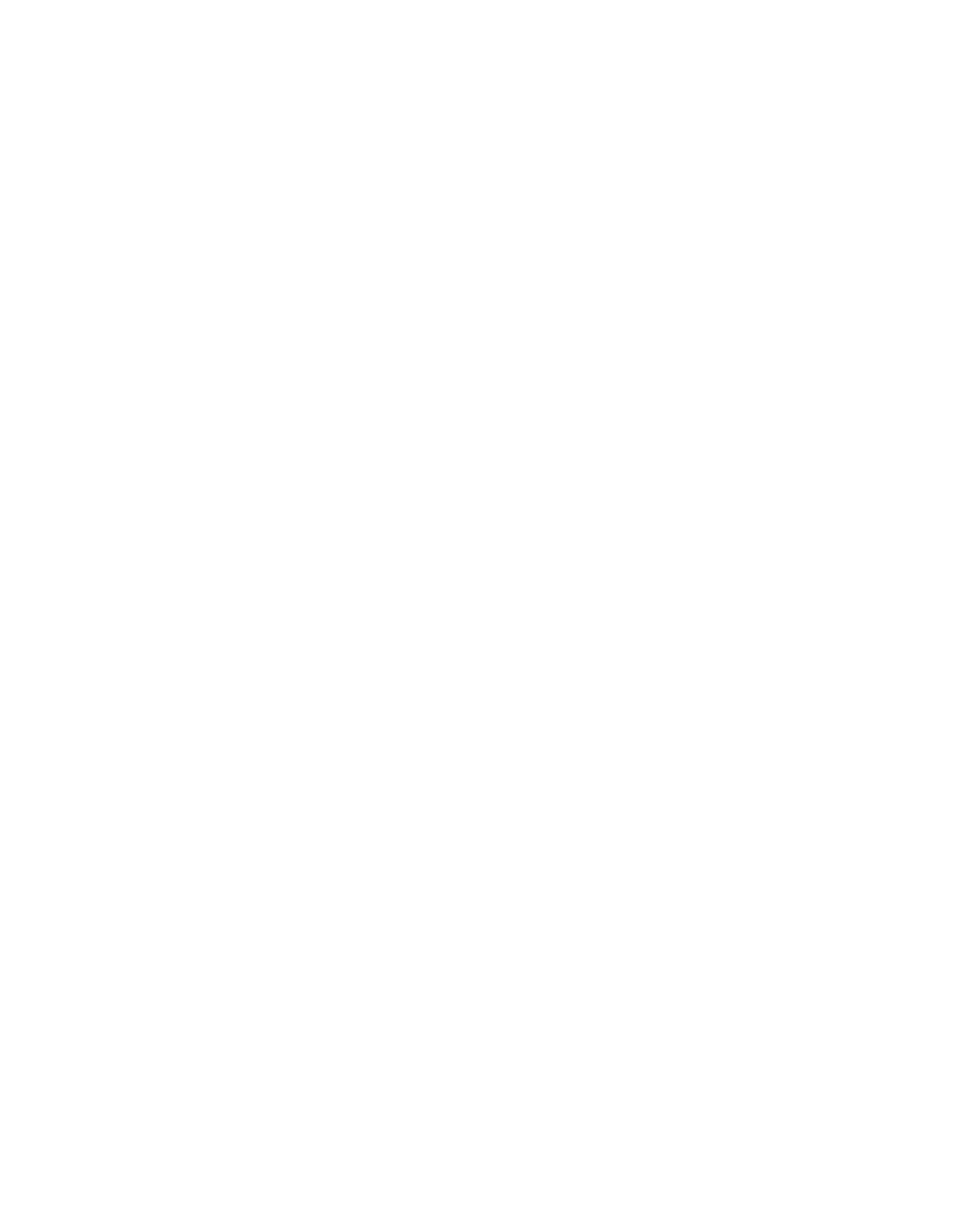### **Abstract**

This paper investigates the reliability of the stock market's initial reaction to M&A announcements as a predictor of actual post-acquisition performance. The two prevailing methods for evaluating M&A performance are event studies (stock market-based measures) and accounting-based measures. The present study combines these two performance evaluation approaches in a single empirical examination. Both the postmerger buy-and-hold abnormal returns and changes in ROA are used as actual postacquisition performance variables. The acquirer's cumulative abnormal return (CAR) around the announcement is used as the market predictor variable. An econometric model is employed to test the predictive power of the announcement-period CAR on the actual performance variables using a sample of 3,208 acquisitions by U.S. public companies from 2010 to 2014. This paper's main contribution lies both in its methodology and its findings: on the one hand, long-term market and accounting variables are used as dependent variables measuring post-acquisition performance. On the other hand, this paper finds that short-term CAR is not a good predictor of subsequent M&A performance. The results suggest that the acquirer's prior M&A experience is a positive predictor of post-acquisition performance.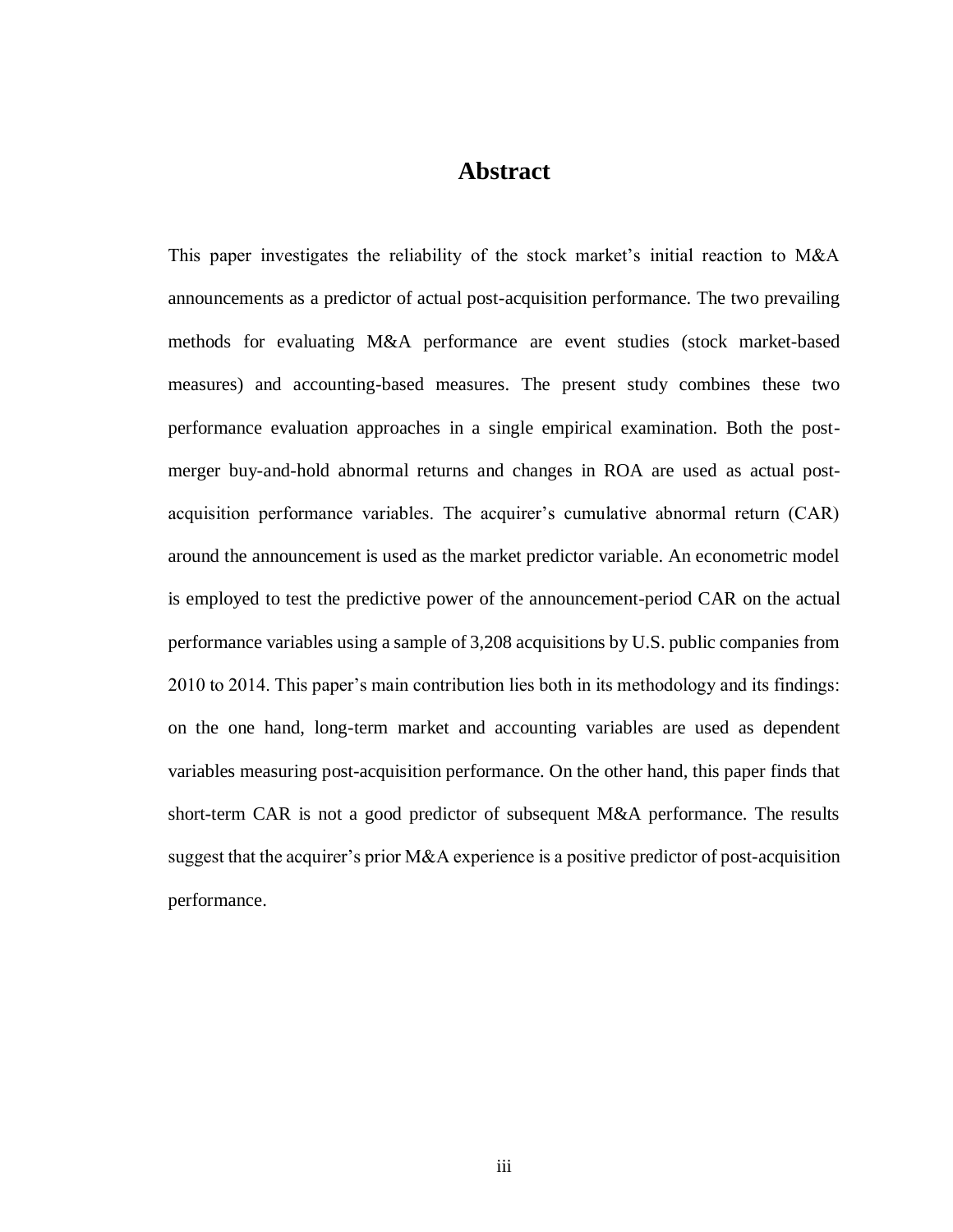## **Contents**

| 1.               |     |  |  |
|------------------|-----|--|--|
| 2.               |     |  |  |
| 3.               |     |  |  |
|                  | 3.1 |  |  |
|                  | 3.2 |  |  |
|                  | 3.3 |  |  |
| $\overline{4}$ . |     |  |  |
|                  | 4.1 |  |  |
|                  | 4.2 |  |  |
| 5.               |     |  |  |
|                  |     |  |  |
|                  |     |  |  |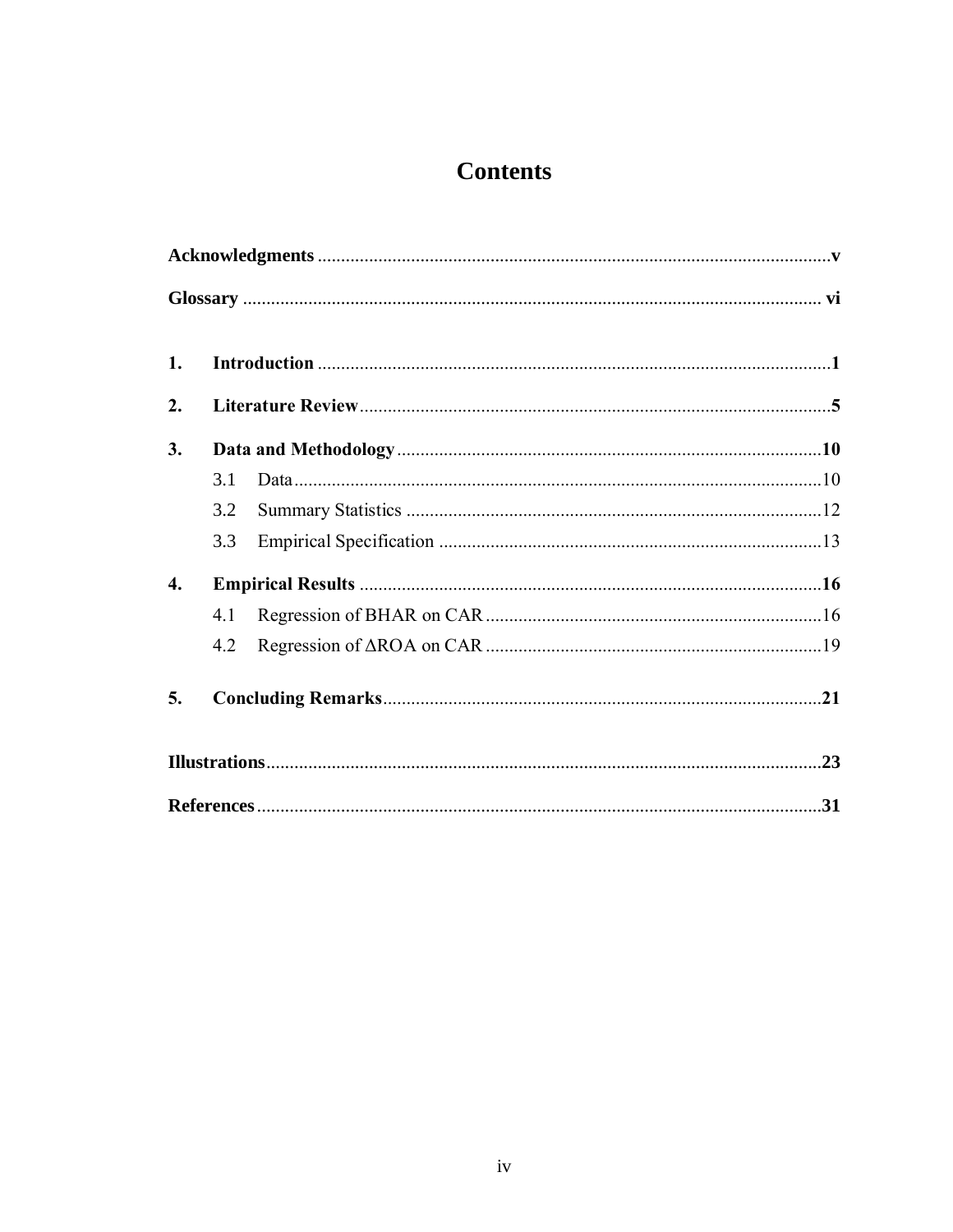### **Acknowledgments**

I would like to express my deepest gratitude to Professor Binay for his mentorship and continued encouragement over the last three years. This thesis would not be possible without him. I can't thank you enough for everything Professor.

I would also like to thank my friends for their company, emotional support, and always being there for me.

Lastly, I would like to thank my family for their unconditional love and support. I never would have made it here without you.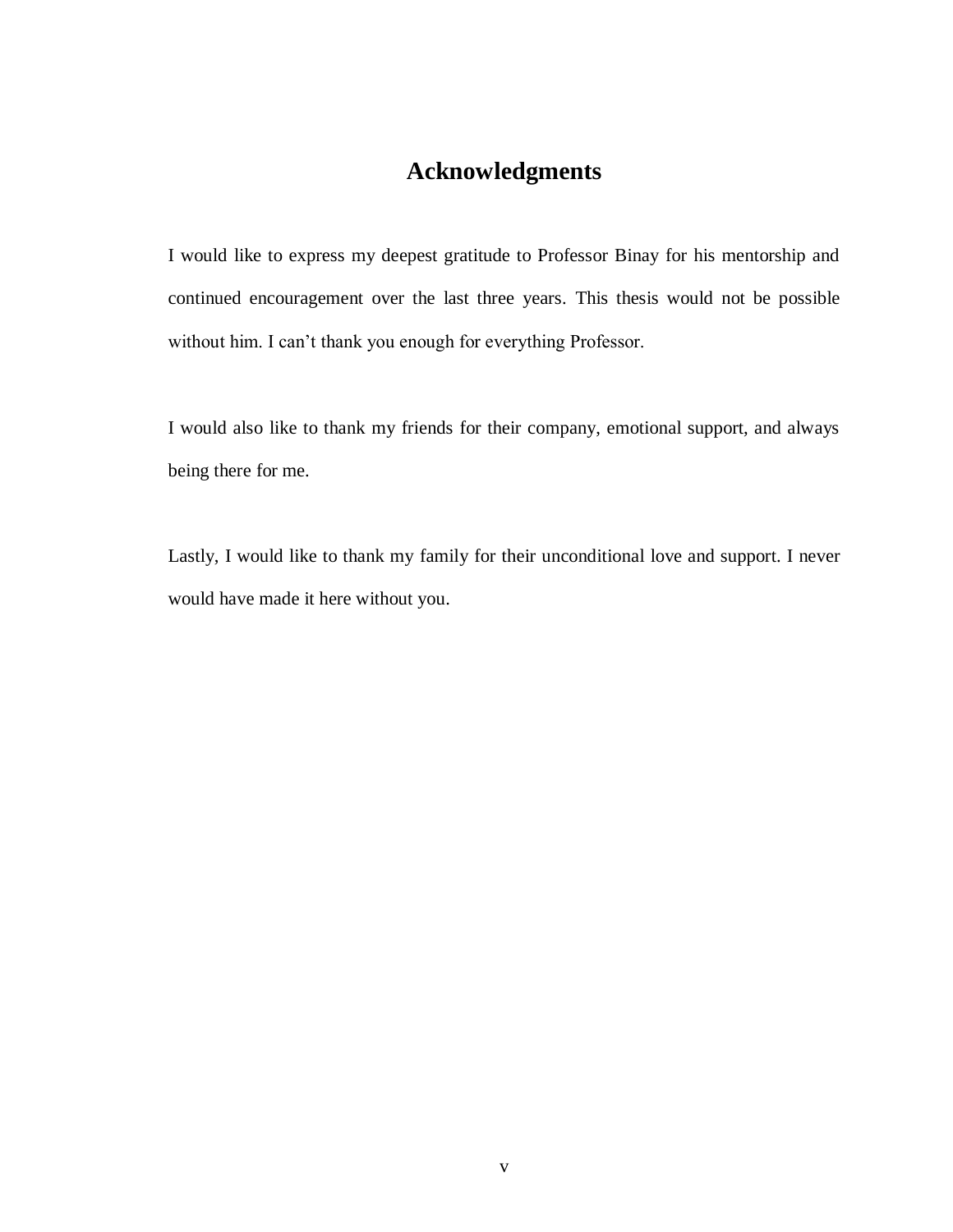### **Glossary**

**BHAR** Buy-and-hold abnormal return (BHAR) is the difference between the realized buy-and-hold return and the normal buy-and-hold return. **CAR** Cumulative abnormal return (CAR) is the total of all abnormal returns. CAR is usually calculated over a small window of time. **EBITDA** Earnings before interest, tax, depreciation and amortization (EBITDA) is a measure of a company's operating performance. **EPS** Earnings per share (EPS) is the value of a company's profit per outstanding share of common stock. It is a profitability indicator. **M&A** Mergers and acquisitions (M&A) refers to the consolidation of two companies. The term encompasses various transactions, including mergers, acquisitions, and tender offers. **P/B** The price-to-book (P/B) ratio is used to compare a company's current market price to its book value. **P/E** The price/earnings (P/E) ratio is used for valuing companies and to find out whether they are overvalued or undervalued. **ROA** Return on assets (ROA) shows the percentage of profit a company earns in relation to its overall resources. **ROE** Return on equity (ROE) is a measure of financial performance / how effectively management is using assets to create profits.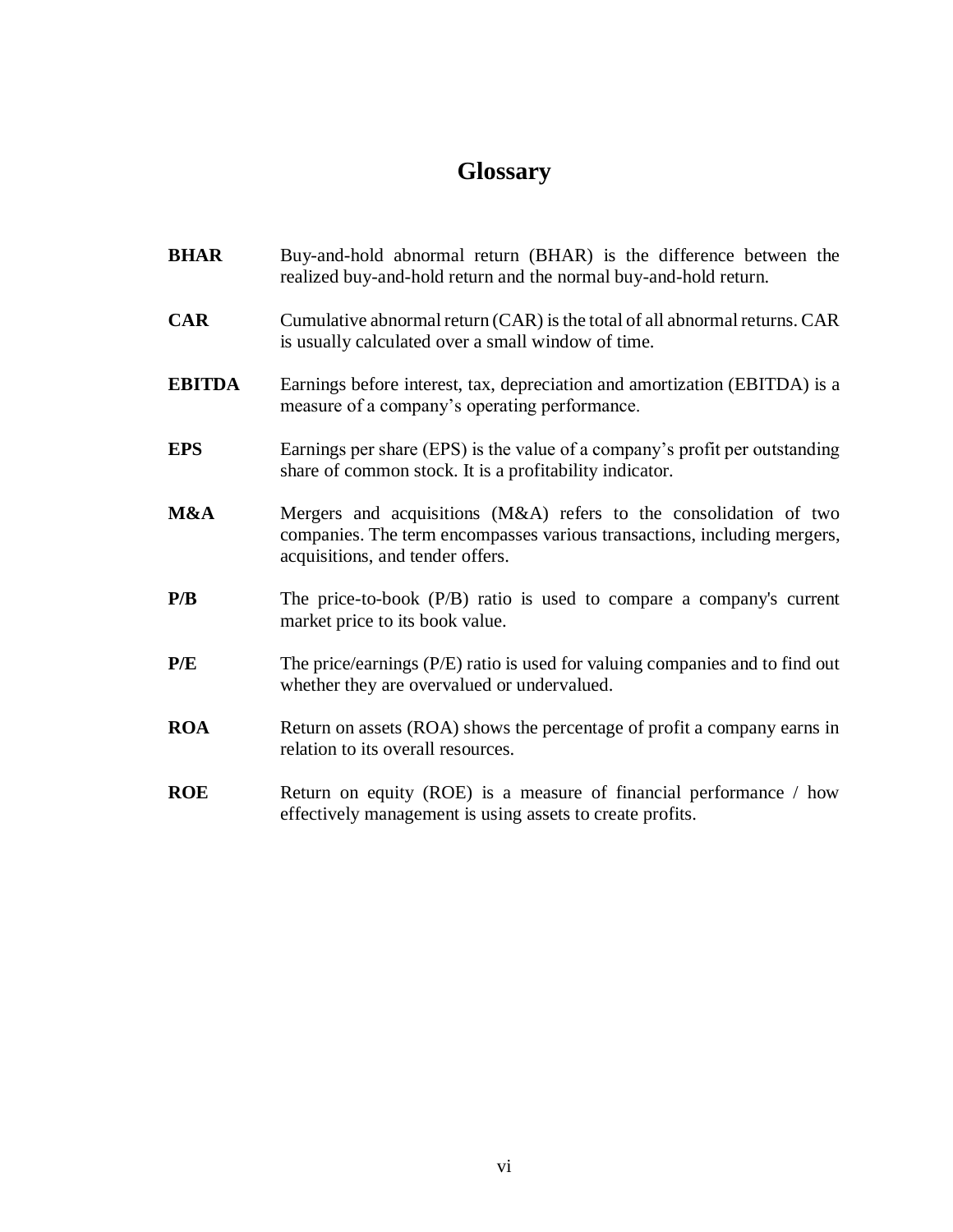### **Chapter 1**

#### **Introduction**

Mergers and acquisitions<sup>1</sup> (M&A) have always been a popular business strategy for growth. In 2018, the total deal value of completed M&A deals in North America and Europe saw a 6.3% increase year-on-year reaching \$3.6 trillion, as shown in Figure 1. In North America alone, M&A activity recorded its fourth consecutive year with a total deal value over \$3 trillion, as illustrated in Figure 2. Still, there is ample empirical evidence suggesting that, contrary to its popularity, M&A does not always bring shareholder value. In fact, recent studies indicate that 53% of all M&A deals fail and are value-destroying (Cartwright and Schoenberg 2006; Marks 2011). This paradoxical situation has generated considerable interest among academics. Prior research has thoroughly investigated M&A performance (Pettway and Trifts 1985; Petmezas 2009; Changqi and Ningling 2010; Okpanachi 2010; Hankir et al. 2011; Selcuk and Yilmaz 2011) applying market-based returns and accounting variables to measure performance. Most studies have focused on explaining the variation in M&A performance based on different company characteristics. However, there has been little discussion about the relationship between the market's initial reaction to a merger announcement and the actual post-merger performance. This information can be particularly valuable to investors who can then make asset allocation decisions accordingly and potentially profit in the cases when the market's judgment about the merger success is wrong.

 $\overline{a}$ 

 $<sup>1</sup>$  In this paper, the terms merger and acquisition are used interchangeably.</sup>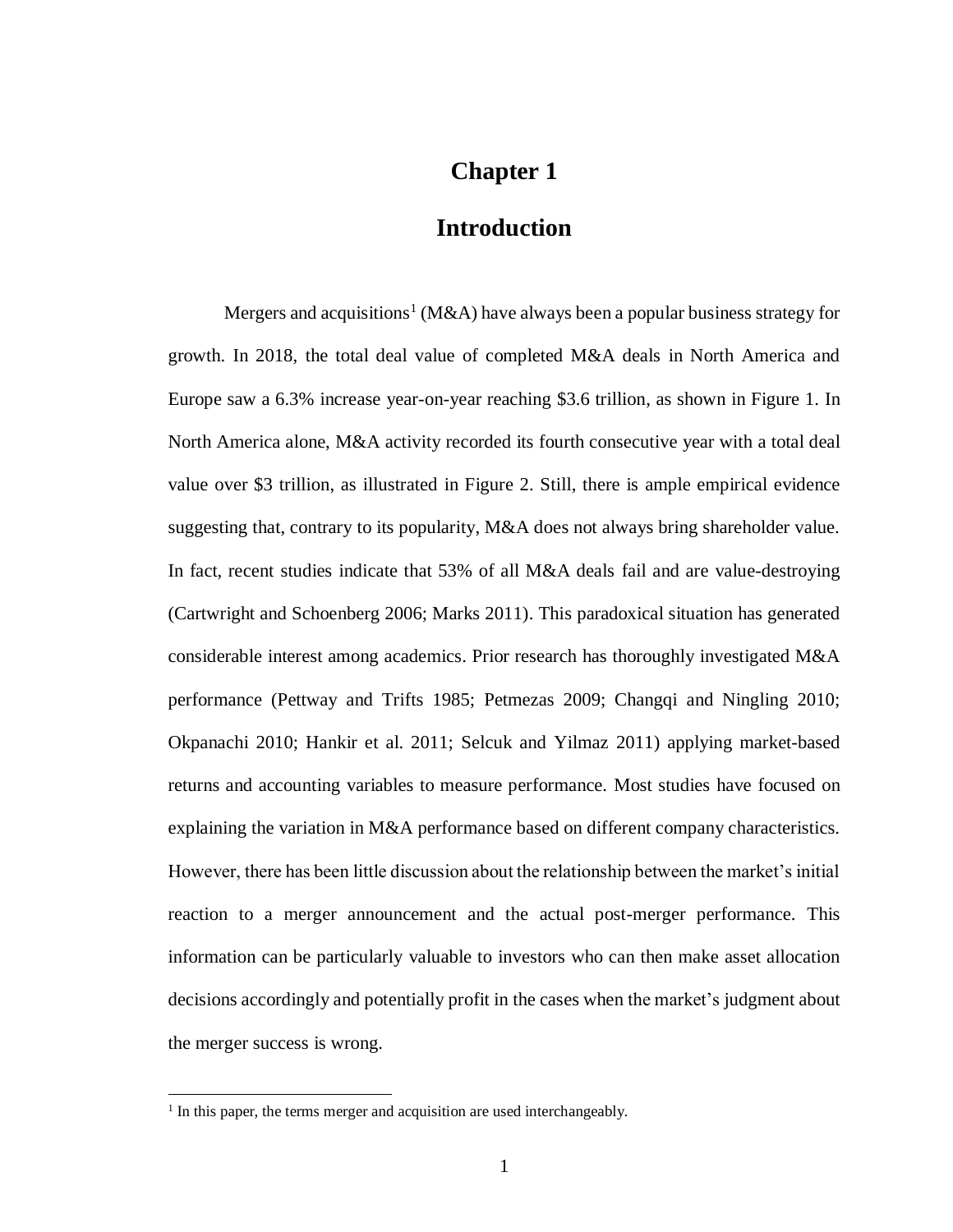This paper investigates the reliability of the market's initial reaction to M&A announcements as a predictor of post-acquisition performance. The success or failure of M&A deals to meet expectations depends to a great extent on how success and failure are defined. Despite the extensive research that exists on the topic, M&A performance remains a theoretically complex construct lacking a single, universal definition. To produce a definition for M&A success, the following two key elements need to be addressed: the performance approach and the time horizon. The two main approaches for gauging M&A performance are the stock market-based and the accounting-based approaches, with the former being employed by most empirical studies (Selcuk and Yilmaz 2011; Das and Kapil 2012). Still, there is no consensus among scholars regarding which of the two approaches is a better measure of actual M&A performance. To maintain consistency with the two bodies of literature, this study uses both market returns and accounting measures to define actual acquisition performance. In addition to this, short-term window event studies, which use abnormal returns around the announcement as the dependent variable, have been the most frequently used performance evaluation method in current research. However, announcement-period abnormal returns are not used to gauge M&A performance in this paper, but they are used as the market's judgment of acquisition success instead. In summary, this study classifies M&A deals as successful if there is (1) a realized positive three-year buy-and-hold-abnormal return (BHAR) or (2) a positive change in return on assets (ROA) for the bidder. ROA is identified as one of the most superior measures of operational success by the literature. BHAR is described as the success from an investment point of view.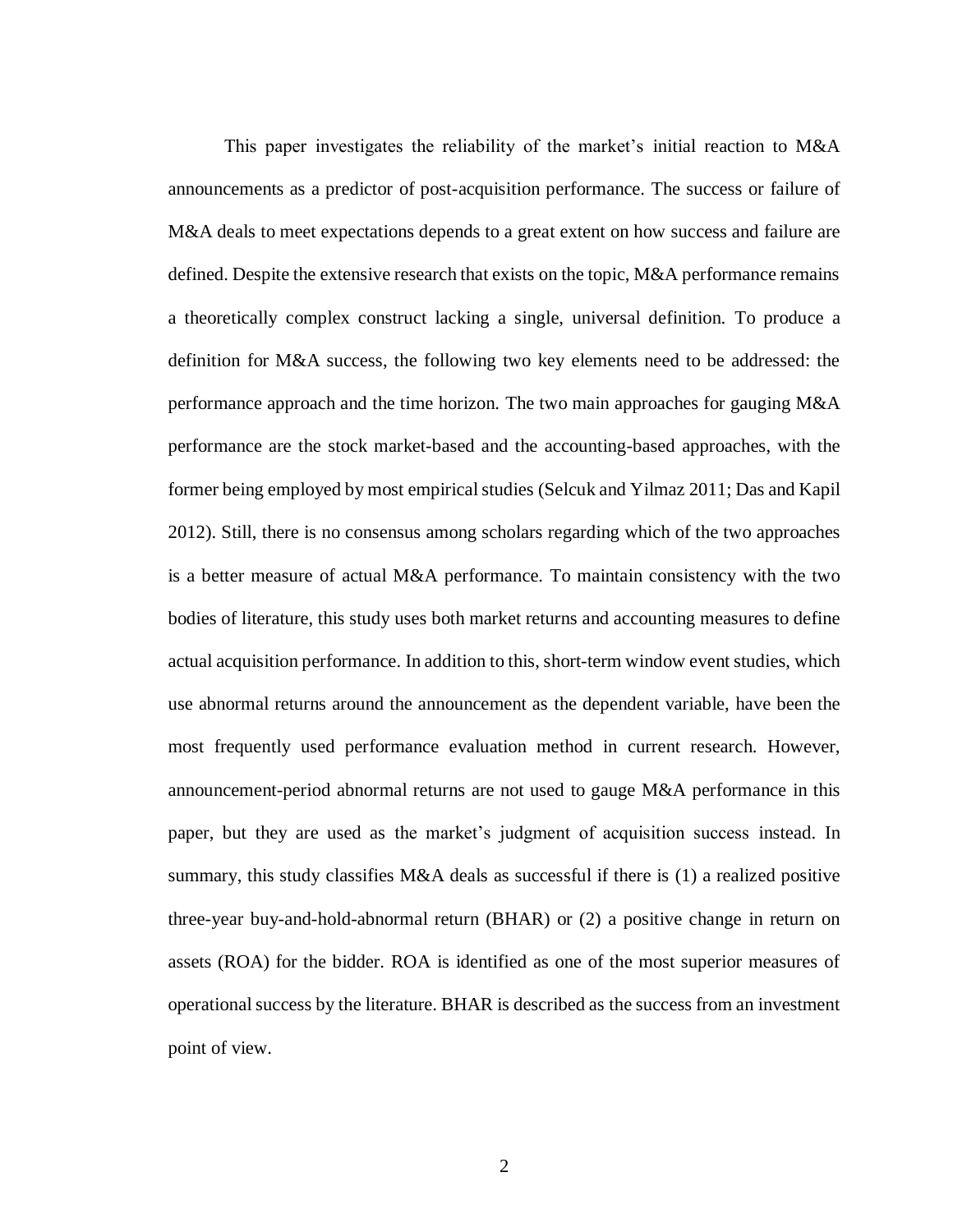A multiple linear regression model is employed to test the predictive power of the market's initial judgment to the post-acquisition performance, which is measured by the BHAR and the change in ROA, as discussed above. Cumulative abnormal returns (CAR) for the acquiring company around the announcement day are used as the market predictor variable. The first regression model follows the market-based approach, using the postacquisition three-year BHAR as the dependent (actual performance) variable. The second model follows the accounting-based approach, using the percentage change in ROA (3rd year post vs. 3rd year pre-acquisition) as the actual performance variable. Using a sample of 3,208 domestic acquisitions by U.S. public companies from 2010 to 2014, this investigation finds consistent results from both regressions suggesting that the stock market over or under-reacts to M&A announcements. In other words, the market's initial reaction will be either too positively or too negatively. This finding is consistent with the investor overconfidence hypothesis, which states that the market tends to overestimate future performance. The results of this empirical study also show that the acquiring company's experience in completing M&A deals has a positive and significant effect on postacquisition performance.

This paper's main contribution lies both in its methodology and its findings: on the one hand, long-term market and accounting variables are used as dependent variables measuring post-acquisition performance. Very few studies use both these variables as measures of acquisition performance (Cording et al. 2010). Most studies employ announcement-period returns as the acquisition performance variable. However, the present study utilizes announcement-period returns as an independent variable measuring the market's initial reaction. The primary rationale behind utilizing long-term data (three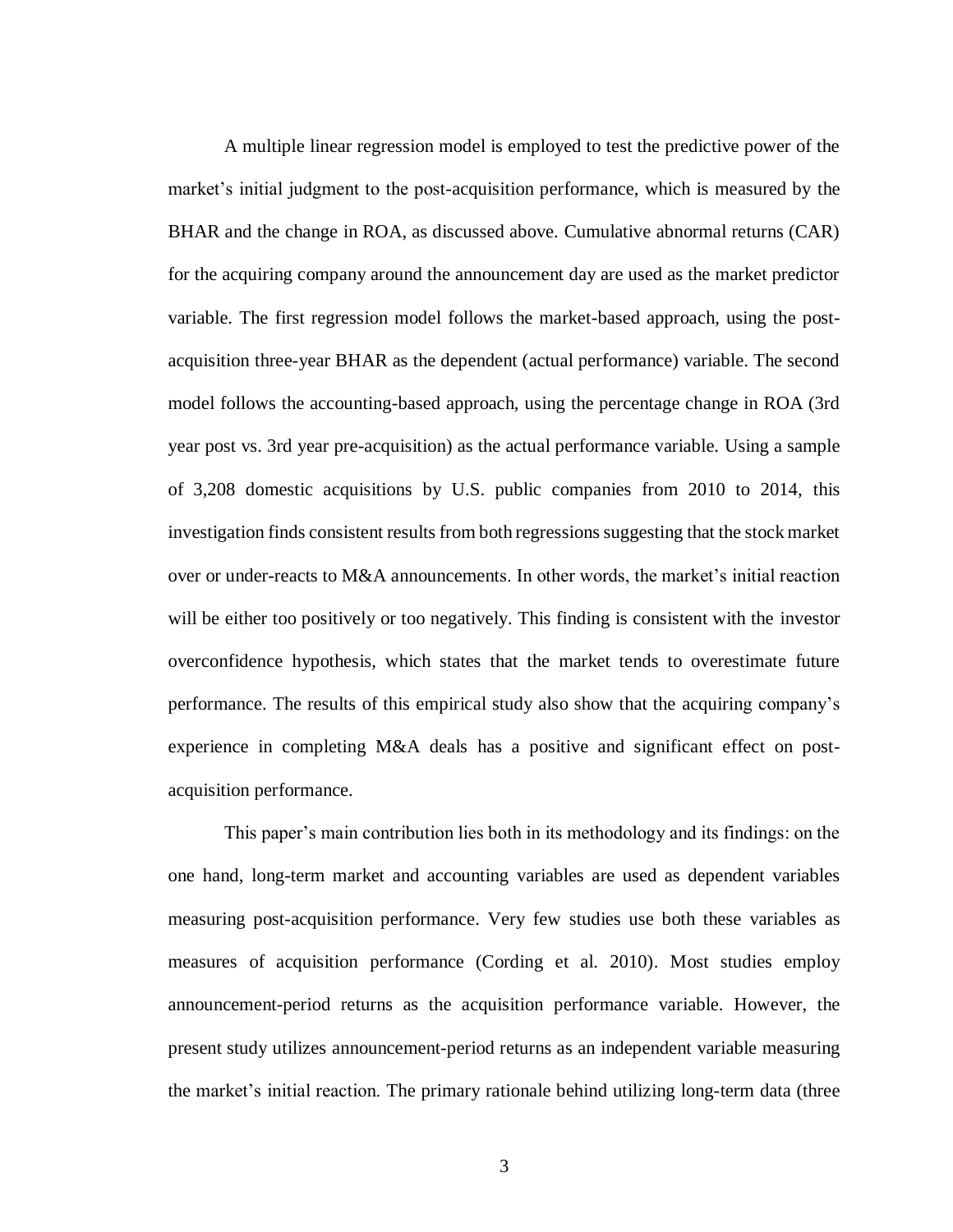years post-acquisition) is to capture the ultimate consequences of the acquisition, once the corporate integration procedures are over and the stock market has gone beyond the initial phase of "newly merged" companies. In such a way, applied evidence is more robust and indicates the final result of the M&A, whether it has indeed managed to influence financial results or market value after the M&A event has left the epicenter of attention. On the other hand, this paper finds that the stock market initially overreacts to M&A announcements. On an accounting basis, the analysis fails to find any statistically significant relationship between CAR at the announcement and changes in ROA after the acquisition. Evidence shows that the most significant and robust variable in the success of M&As from both the market and the accounting point of view is the buyer's experience.

The rest of this paper is organized as follows. Section 2 reviews existing literature on M&A performance. Section 3 provides a description of the data collection process, presents summary statistics, and describes the methodology followed. Section 4 presents the findings and interpretations of the parameters of interest. Section 5 concludes by discussing the implications of the results and proposes avenues for future research.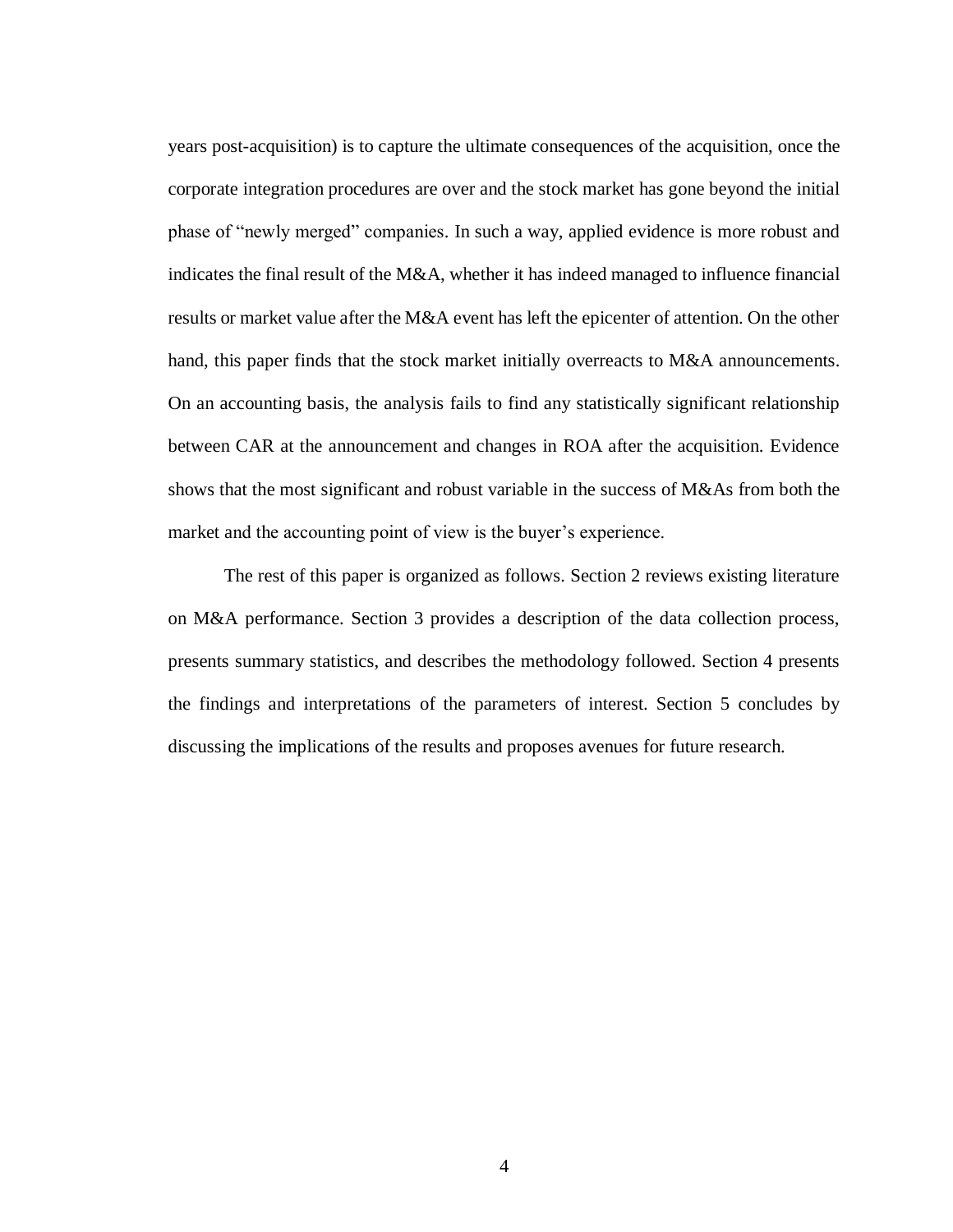### **Chapter 2**

### **Literature Review**

Measuring and explaining the wealth effects of mergers and acquisitions (M&A) has attracted substantial interest in the finance literature. While M&A continues to be a popular growth strategy for companies, research suggests that such corporate actions do not always create value for the acquiring firm. Cartwright and Schoenberg (2006) mention that the failure rate is approximately 50%. On the other hand, the shareholders of acquired firms almost always enjoy substantial and positive short-term gains as a result of a merger (Fisher 1983; Agrawal and Jaffe 2000).

There is great variation on the definition of M&A performance and its measurement (Zollo and Meier 2008; Marks and Mirvis 2011; Wang and Moini 2012). The existing literature suggests that there are two main approaches on evaluating the performance of M&A: the stock market-based approach and the accounting-based approach (Cording et al. 2010; Selcuk and Yilmaz 2011; Wang and Moini 2012).

Zollo and Meier (2008) analyze 88 empirical studies between 1970 and 2006 on a quest to determine the measurement approach used in most of the empirical studies. They identify five commonly used approaches for evaluating M&A performance: (1) event studies (stock market-based measures) both in the short run and long run; (2) accountingbased measures; (3) managers' subjective assessments; (4) expert informants' assessment; (5) divesture. The majority of studies used either the short-term window event study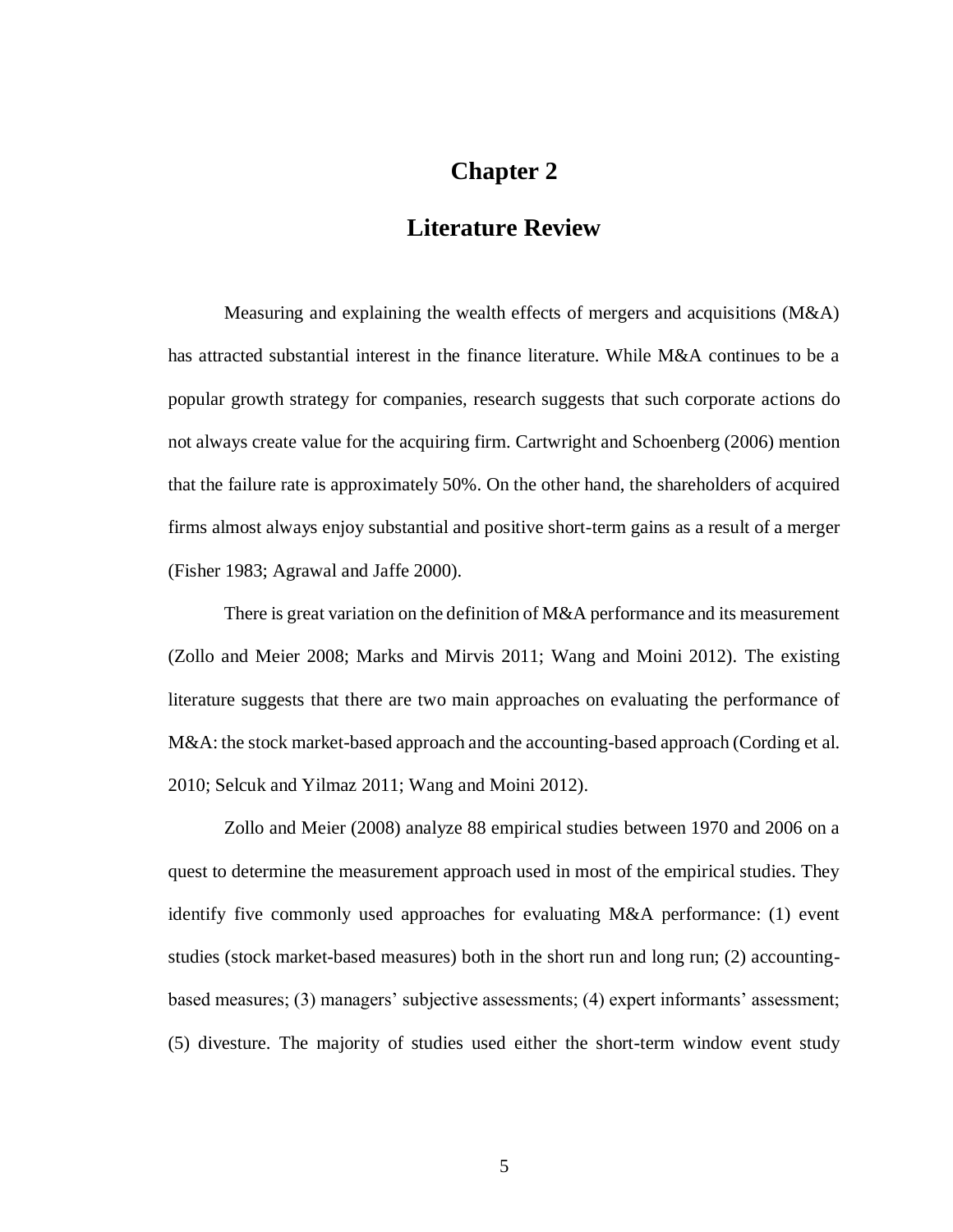method or long-term accounting measures. Similarly, Cording et al. (2010) report that 92% of the empirical studies which they review used event study and accounting-based methods.

The announcement-effect event study method is the prevailing method for evaluating M&A performance in empirical research (Pettway and Trifts 1985; Moeller et al. 2004; Petmezas 2009; Cording et al. 2010; Hankir et al. 2011). This market-based approach utilizes short-run abnormal returns around the announcement day to measure acquisition performance. Event studies are based on the premise of the efficient market hypothesis, which states that stock prices are an unbiased and rational reflection of the true firm value. Several authors have expressed doubts about this assumption, arguing that sometimes investors might not have access to all necessary information to act rationally. According to Selcuk and Yilmaz (2011), a drawback of this approach is that changes in market valuations at the time of a merger could reflect other factors and not only the benefits of an efficiently operating market. The authors also question the reliability of short-term event studies because the longer-term results are of greater importance, but changes in performance as a result of the acquisition may not materialize immediately.

Accounting-based studies analyze accounting data to assess the wealth effects of mergers by testing for changes in the profitability of the involved firms. Specifically, studies that take this approach compare profitability measures before and after the M&A using parametric tests. Pre-tax cash flows and net income adjusted for size (divided by assets, sales, and equity) and industry trends are usually used as measures of profitability. One of the drawbacks of the accounting-based approach is that it relies on the assumption that companies' published accounts are a true reflection of their financial position. Still,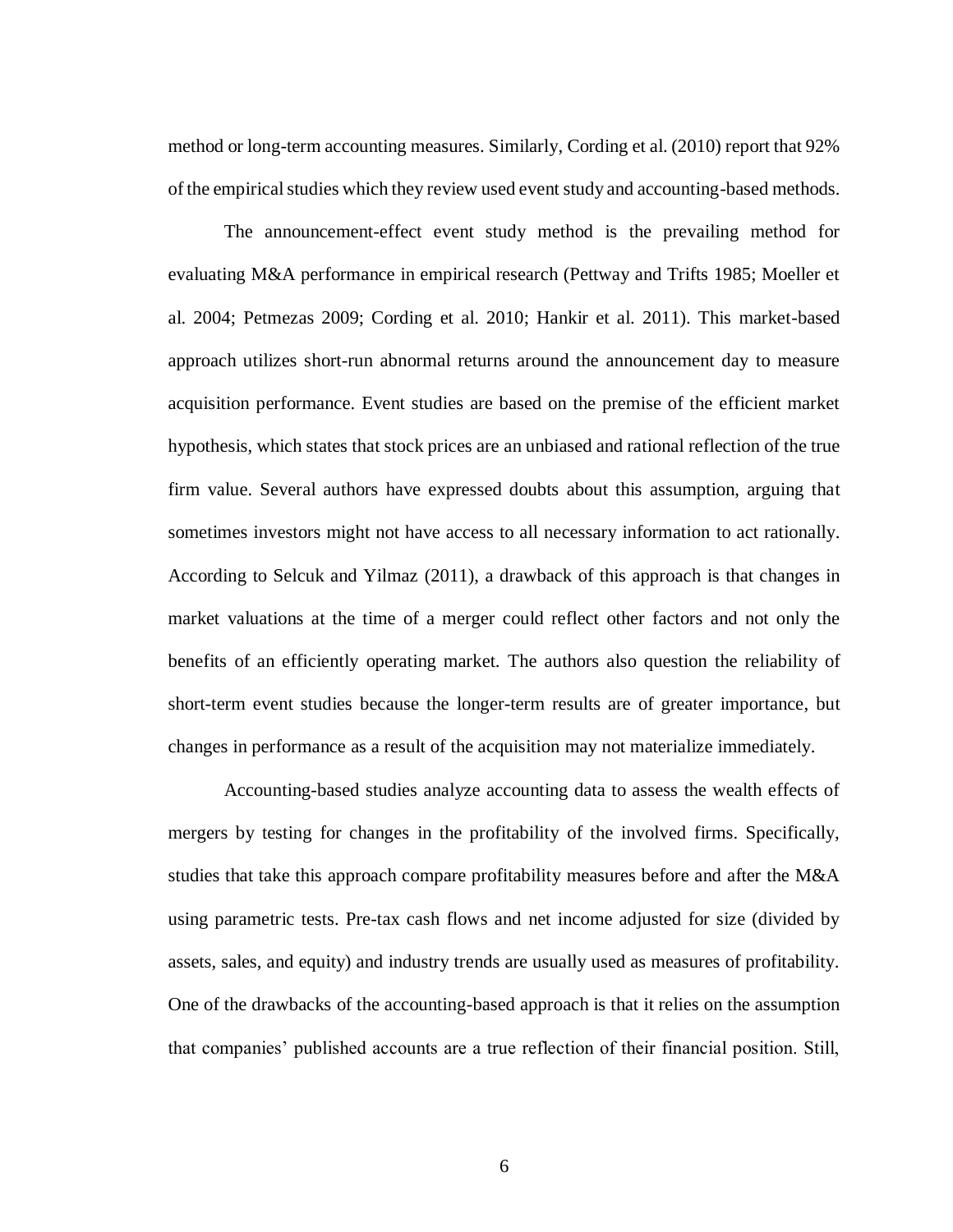companies can use creative accounting techniques, which can consequently affect the effectiveness of the accounting-based approach (Dickerson, Gibson, and Tsakalotos 1997).

In a systematic review of past empirical studies on M&A performance, Das and Kapil (2012) categorized and grouped the most frequently used accounting and market measures of M&A performance. Some of the accounting measures include asset turnover, pre-tax operating margin, ROA, ROE, and sales growth. According to Das and Kapil (2012), profit level is a poor measure of performance due to the direct relationship with company size. Still, the authors report that in one of the studies, there was a significant improvement in the median profit level over a longer period after the acquisition compared to that of companies who did not engage in an acquisition (Das and Kapil 2012). Under market measures, Das and Kapil (2012) report that the acquirer's long-term market performance (measured with BHAR), the acquirer's short-term CAR, and the alpha from Fama-French's three-factor model are all widely used as explanatory variables of M&A performance in empirical research. Other objective measures of M&A performance include the age of the firm, capital expenditure rate, deal value, and market share. Lastly, the authors state that the book to market ratio was found to be statistically significant as an explanatory variable to the acquirer's long-term market return.

According to Mueller (1977), return on equity is commonly used as a performance measure in accounting-based empirical studies. Moreover, the success of a merger, from the point of view of the acquiring firm's shareholders, is related to the premium paid by the acquiring firm. Specifically, the lower the premium, the higher the probability that the acquirer's shareholder gain from the acquisition. Fisher (1983) argues that gains to shareholders do not necessarily imply efficiency gains. Examination of stock returns for a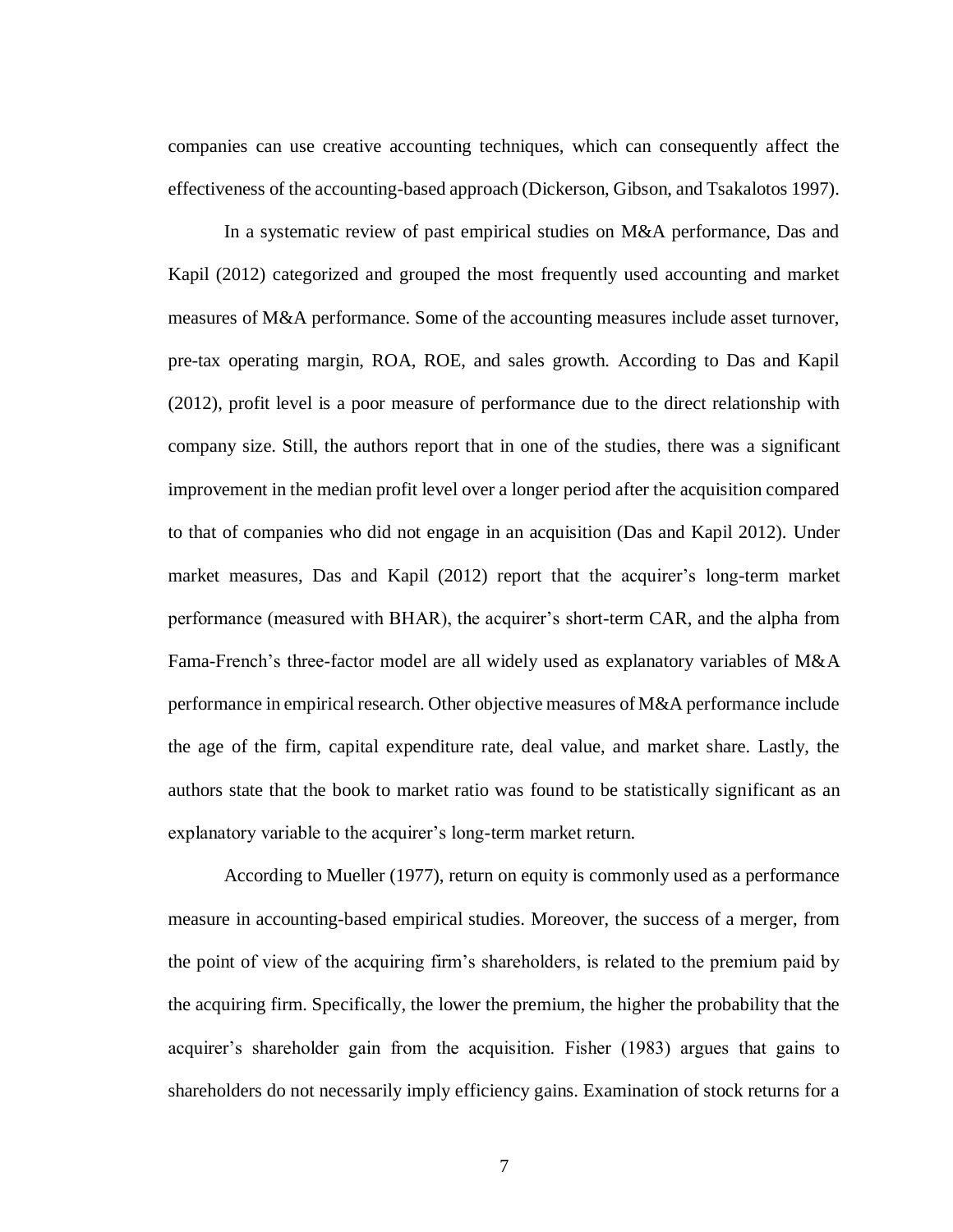relatively brief period after a merger shows the market's unbiased prediction of the effects of the merger and not the actual effects.

Empirical M&A research suggests that some of the variables that can impact returns for acquiring firms include the method of payment, the acquirer's book to market ratio, and size and type of target. Specifically, Loughran and Vijh (1997) show that cash payments systematically outperform stock payments. Rau and Vermaelen (1998) indicate that value acquirers outperform glamour acquirers. Moeller et al. (2004) find that small acquirers tend to perform better than large acquirers. Rhodes-Kropf and Viswanathan (2004) indicate empirically that misvaluations in the stock market is a driver of M&A activity. A fundamental assumption in such studies is that markets are inefficient and, hence, some firms are valued incorrectly. Moreover, it is assumed that managers act rationally and can recognize misvalued firms as potential opportunities to make a profit.

Agrawal and Jaffe (2000) claim that, in aggregate, abnormal returns for acquirers in the years following an acquisition are negative or, at best, not statistically different from zero. Conn et al. (2001) find a wide variation in acquisition performance at the firm level. Approximately 35-45% of acquiring firms attain positive returns two to three years after an acquisition, with a standard deviation of 10% around the mean return. Using a sample of 519 UK acquisitions, Sudarsanam and Mahate (2006) find that single hostile bids deliver higher post-acquisition gains (over three years) to acquirer shareholders than friendly, white knight or multiple hostile bidders. In their analysis, the authors also include some firm-specific variables related to corporate governance structures and top management turnover.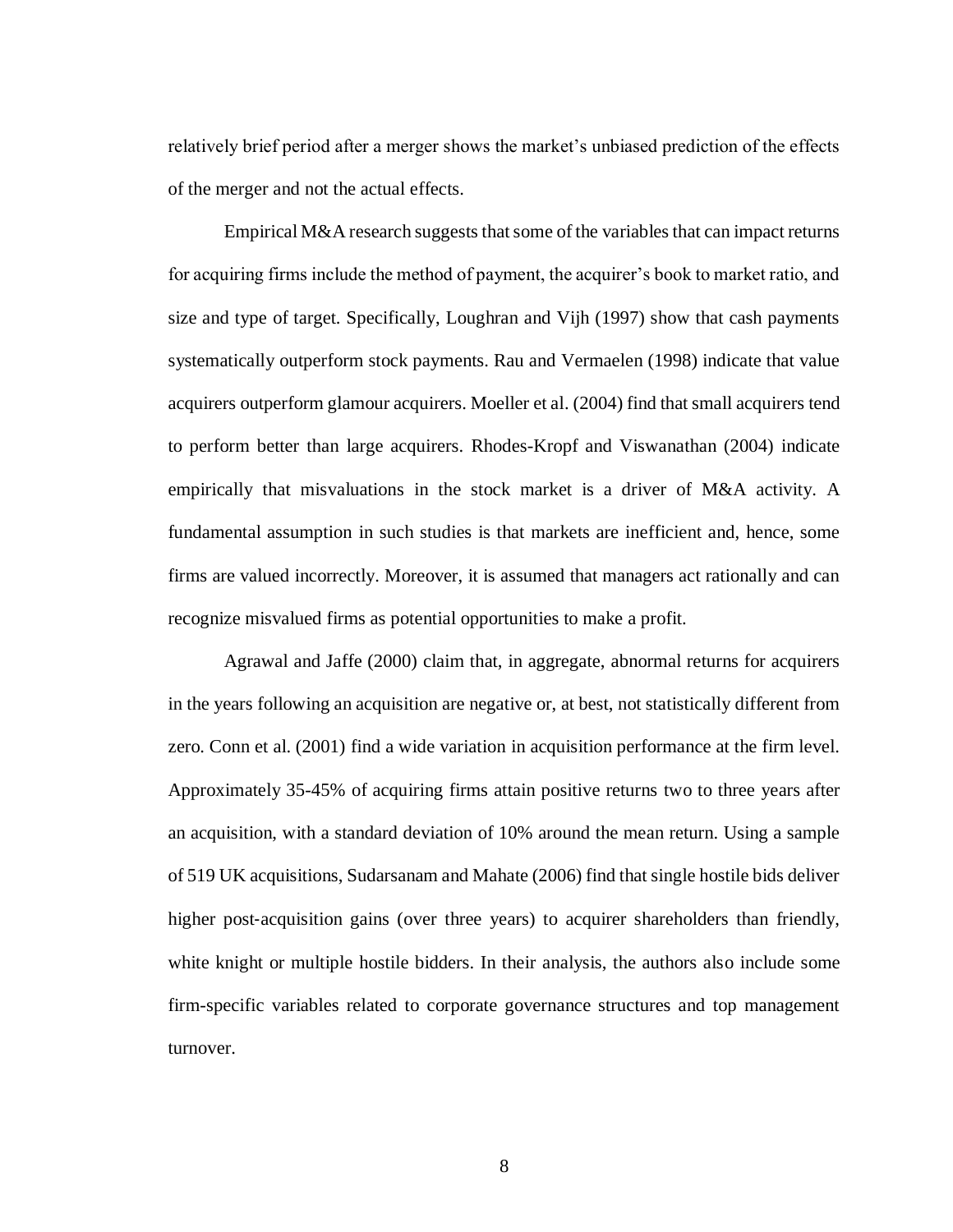Rosen (2006) finds that investors' reactions to the announcement of a merger can be influenced by their overly optimistic beliefs about the prospects of the merger. This, in turn, can lead to merger momentum. In this framework, Baker, Ruback, and Wurgler (2007) document that investor sentiment (optimism) co-exists with managerial hubris. According to Rhodes-Kropf, Robinson, and Viswanathan (2005), merger activity peaks when market valuations are high. The authors also find that deals announced during hot merger markets deliver lower returns than those announced at different times. This finding provides evidence of long-run reversal. Finally, Gugler et al. (2012) report that the amounts of assets acquired are directly proportional while returns to acquirers are inversely proportional to market optimism.

Overall, much literature exists with regard to M&A performance; however, few researchers specifically examine the relationship between the market's initial reaction to a merger announcement and the realized performance of the merger in the long-run. Even less work does so empirically. A possible reason for the lack of literature on this topic is that there is no consensus among researchers regarding what qualifies as a definition and measurement of M&A performance. Additionally, scholars have not been able to make a judgment call about the time horizon to evaluate M&A performance. However, none of these issues imply that such a study is unfeasible. This paper contributes by combining the two most common methods of measuring M&A performance, namely the market and accounting-based approaches, in a single empirical examination.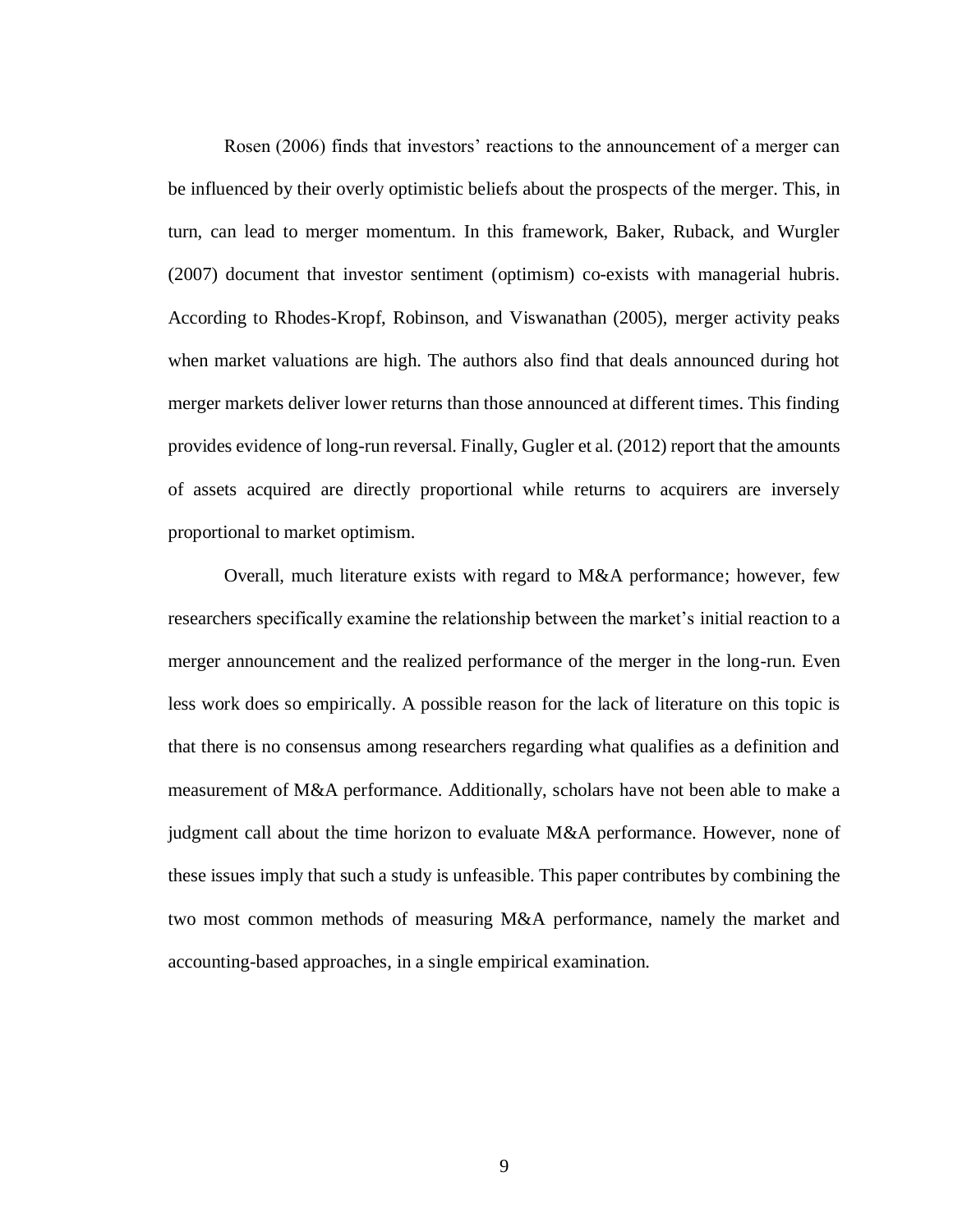### **Chapter 3**

### **Data and Methodology**

#### **3.1 Data**

 $\overline{a}$ 

A sample of 3,208 domestic acquisitions by U.S. public companies spanning January  $1<sup>st</sup>$ , 2010 – December 31<sup>st</sup>, 2014 is used in this analysis.<sup>2</sup> The sample transactions are obtained from S&P Capital IQ and are selected based on the following criteria: (1) The acquirers must be publicly traded in a U.S. exchange; (2) Both bidding and target firms must be incorporated in the U.S.; (3) The total transaction value is greater than \$USD 1 million; (4) Acquirers are not financial institutions; and (5) Cross-border M&A deals are excluded to avoid contaminating information. The deal value and the number of acquisitions completed by the bidder in the three years prior to the takeover are also sourced from S&P Capital IQ and used as independent variables. Lastly, the acquirers' SIC codes are extracted to classify the M&As in different industries.

A standard event study is conducted to find the cumulative abnormal return (CAR) and the buy-and-hold abnormal return (BHAR) for the acquirers. Abnormal returns are calculated according to the following market-adjusted model, using the Event Study Research Application by WRDS:

$$
AR_{it} = R_{it} - R_{mt} \tag{1}
$$

<sup>&</sup>lt;sup>2</sup> The date range had to be defined to the 2010-2014 period to be within the Capital IQ data download limit.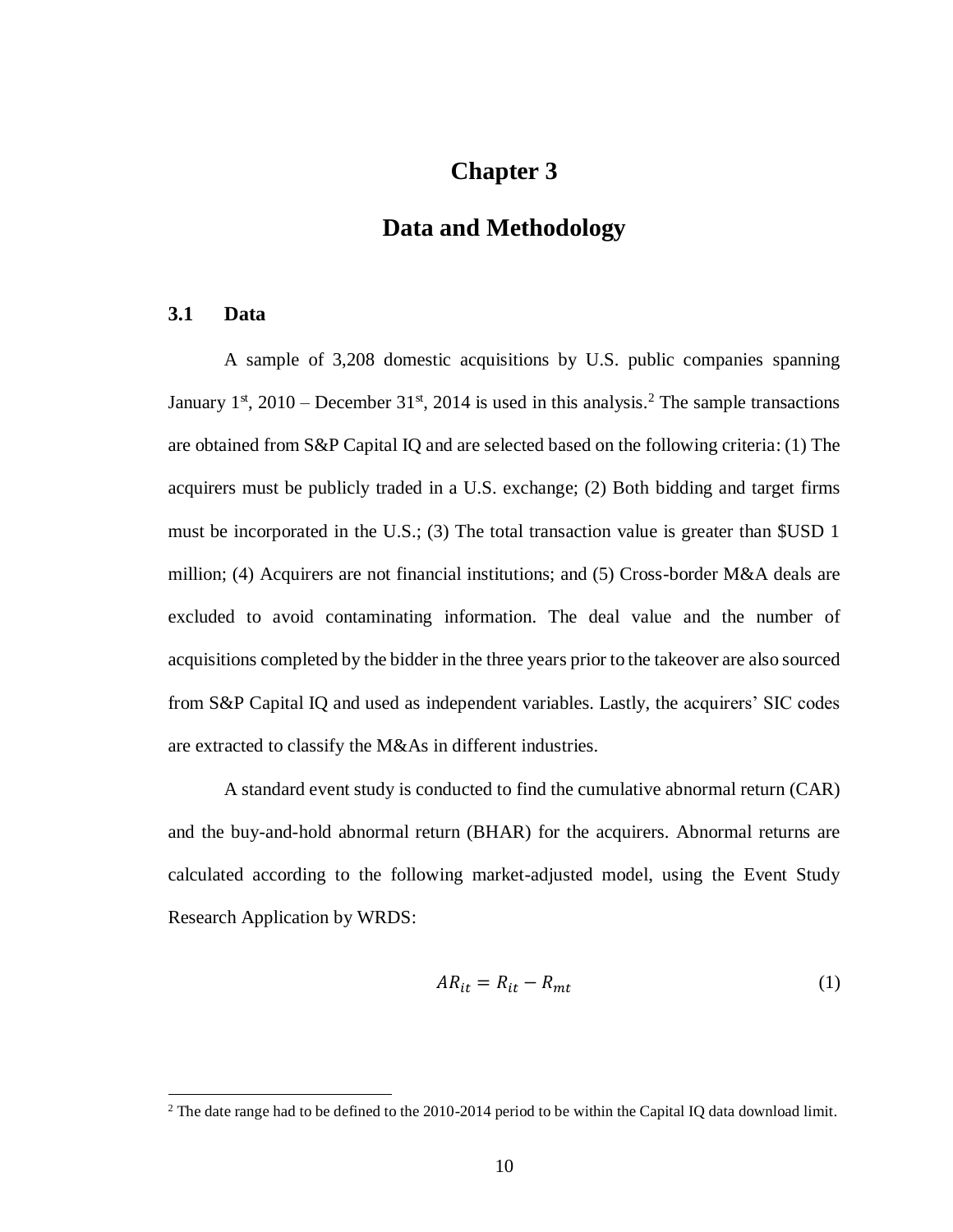where  $R_{it}$  is the return on company *i* and  $R_{mt}$  is the CRSP value-weighted market return (market beta is assumed to be 1). An estimation window of 120 trading days prior to the event is used with a minimum number of 50 non-missing return observations. According to Brown and Warner (1985), this estimation window is sufficient for generating a benchmark for the calculation of the expected return and residual return variance. Additionally, a gap of 22 trading days (1 month in calendar days) is used between the end of the estimation window and the beginning of the event window, as shown in Figure 1.

Cumulating abnormal returns across time yields CAR, which is calculated for the seven-day  $(-3, +3)$  period around the announcement day  $(\text{day } 0)$  of a takeover. The sevenday CAR for bidders that acquired public and/or private U.S. targets over the 2010-2014 period is used to evaluate the market's initial reaction to the announcement of an M&A. BHAR is the difference between the realized buy-and-hold return and the normal buy-andhold return, and it is calculated for the three-year period following the acquisition. The three-year BHAR for the acquirer is used to evaluate the actual performance of the M&A.

For each transaction, annual accounting data for the bidder firm was collected for three years prior and three years after the announcement date. Specifically, the acquirers' net income and total assets are acquired from COMPUSTAT to calculate ROA (net income/total assets). Then, the percentage change between the ROA three years before and the ROA three years after the takeover is calculated. The % change in ROA  $(3<sup>rd</sup>$  year post vs.  $3<sup>rd</sup>$  year pre-acquisition) is the second variable used in this study to evaluate the actual M&A performance. Previous studies suggest that at least two years of post-acquisition data are necessary to evaluate the performance of the M&A as changes may not materialize immediately (Selcuk and Yilmaz 2011). The acquirers' revenue, EBITDA, total market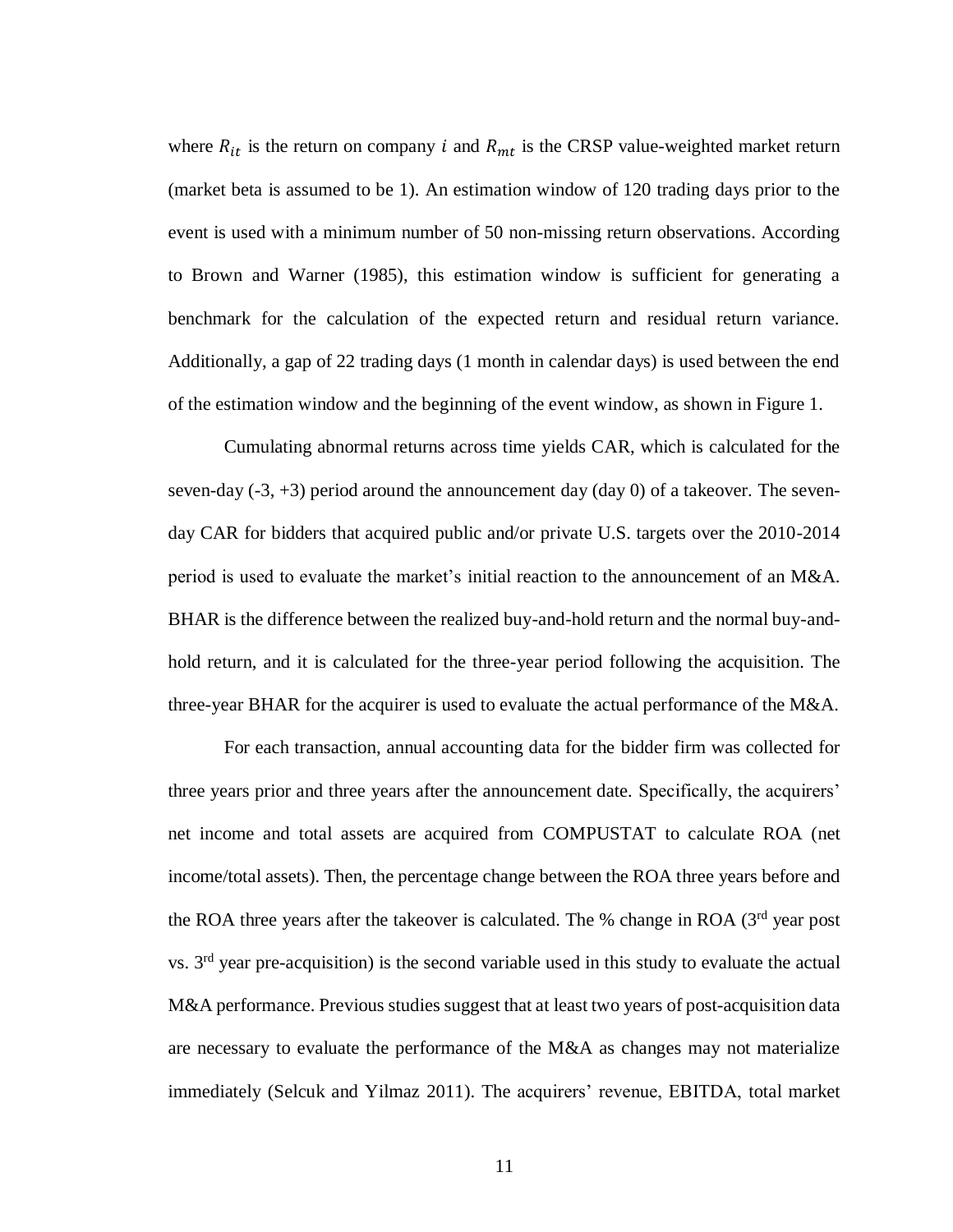value, common/ordinary equity, common shares outstanding, and EPS (including extraordinary items) are also collected from COMPUSTAT and used to compute various independent variables.

#### **3.2 Summary Statistics**

Table 1 reports summary statistics for the seven-day and three-year returns, as well as for the total deal value and the buyer's experience in M&A deals. The mean seven-day CAR for the acquiring companies in the sample is positive and equals 1.13%. This result can be explained by the investors' sentiment theory, which predicts positive abnormal returns in the short-run. The average value of the M&A transactions in this sample is \$576.91 million. Additionally, the bidders in the sample have an average experience of 4.5 M&A deals over the three years prior to the announcement day of the acquisition under examination.

Table 2 presents summary statistics for accounting/financial data for the acquirers in the sample. Remarkably, average revenue for the bidders grows faster prior to the acquisition (24.01%) compared to after the acquisition (11.12%). The buyers' EBITDA margin is 9.87%, on average, for the three-year period before the M&A but turns negative (-3.31%) for the three-year period after the M&A. Post-acquisition ROA and P/B values are also lower, on average, than pre-acquisition values. Still, the average P/E ratio is higher in the post-acquisition period.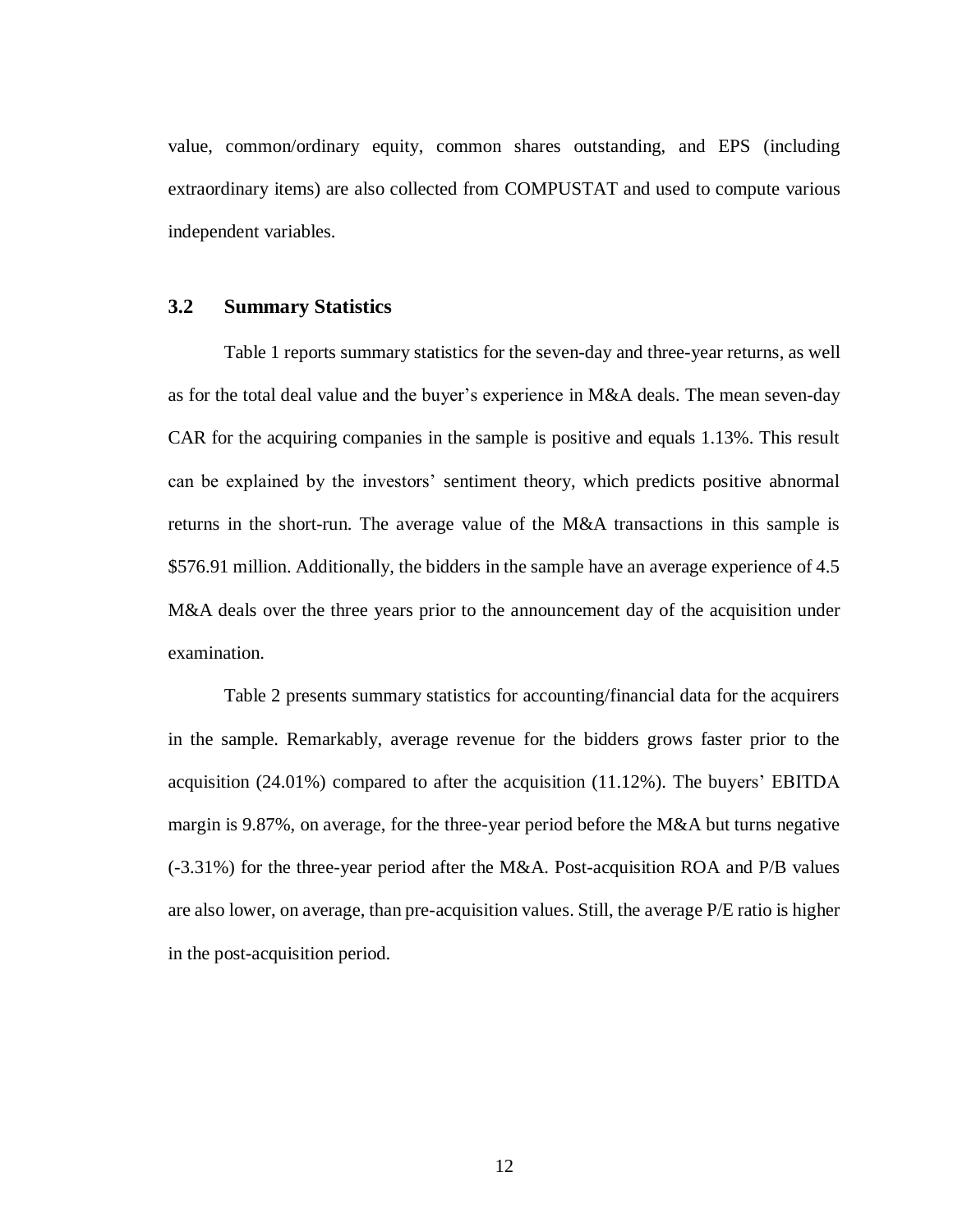#### **3.3 Empirical Specification**

The objective of this paper is to test whether the stock market can predict the actual performance of an acquisition correctly at the announcement day. To test the null hypothesis that the market anticipates the prospects of M&A correctly, the following multiple linear regression model is considered:

$$
Actual Performance = \beta_0 + \beta_1 CAR + \beta_2 X_2 + \beta_3 X_3 + \dots + \beta_9 X_9 + \varepsilon_i
$$
 (2)

where the dependent variable *Actual Performance* is the actual acquisition performance variable, *CAR* is the seven-day cumulative abnormal return for bidders and serves as the market predictor variable, and *X2*, *X3*, …, *X<sup>9</sup>* are independent variables (see Table 3) that can help explain the actual M&A performance.

A multiple regression model is employed to test the proposed hypothesis. Initially, the dependent (*actual performance*) variable is the three-year post-acquisition BHAR for the acquirer. However, as discussed in section 2, there is another body of literature that evaluates M&A performance using accounting measures instead of security returns. Therefore, to be consistent with the literature, a second regression model is adopted using the % change in ROA ( $3<sup>rd</sup>$  year post vs.  $3<sup>rd</sup>$  year pre-acquisition) as the dependent variable. ROA is specifically selected as it is one of the most frequently used profitability measures in empirical research. Only the values for the third year prior to and the third year after the takeover are used to calculate the % change in ROA. The reason for not using a three-year average before and after the M&A, for example, is to have enough variation in the dependent variable. Any differences due to the M&A's impact will be more noticeable by having a larger time period between the two values.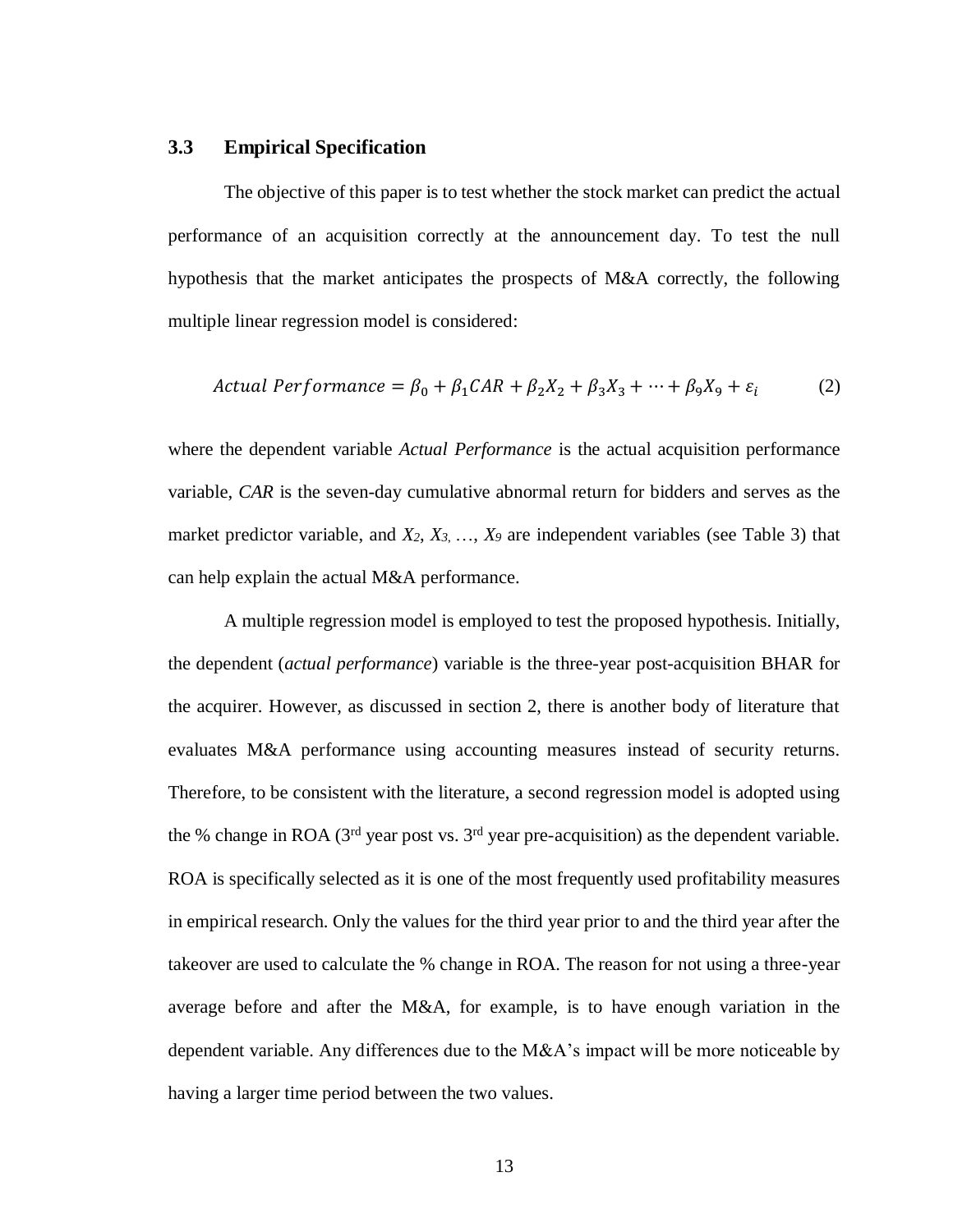The following independent variables, which have been identified by past studies as determinants of the market's perception of an M&A, are considered: buyer's acquisition experience (*BUY\_EXP*), total deal value (*VALUE*), three-year average pre-acquisition ROA (*PREACQ\_ROA*), three-year average pre-acquisition EBITDA margin (*PREACQ\_EBITDA*), three-year average pre-acquisition P/E ratio (*PREACQ\_PE*), and three-year average pre-acquisition P/B ratio (*PREACQ\_PTB*). Table 3 provides explanations for all of the independent variables used. The following specification is the complete regression model used in the analysis:

Actual Performance = 
$$
\beta_0 + \beta_1 CAR + \beta_2 BUY\_EXP + \beta_3 VALUE + \beta_4 PREACQ\_ROA
$$
  
+ $\beta_5 PREACQ\_EBITDA + \beta_6 PREACQ\_PE + \beta_7 PREACQ\_PTB$   
+ $\beta_8 IND + \beta_9 YEAR + \varepsilon$  (3)

An efficient market should be looking at some or all of these independent variables, which are publicly available at the announcement day, to evaluate the prospects of an acquisition. For instance, M&A is a popular growth strategy for companies to increase their market share. At the same time, there can be cost reductions due to synergies and efficiencies in the newly combined entity. Hence, the acquirer's average EBITDA margin (as % of total revenue) over the past three years could be used by the market as a predictor for the post-acquisition performance. EBITDA margin is a good measure as it includes both revenue growth and cost reductions. Similarly, ROA is one of the most discussed measures of business performance and can be used to assess the pre-acquisition performance and profitability of the bidder. Moreover, prior literature suggests that the acquirers' P/B ratio is related to announcement returns, as it conveys important information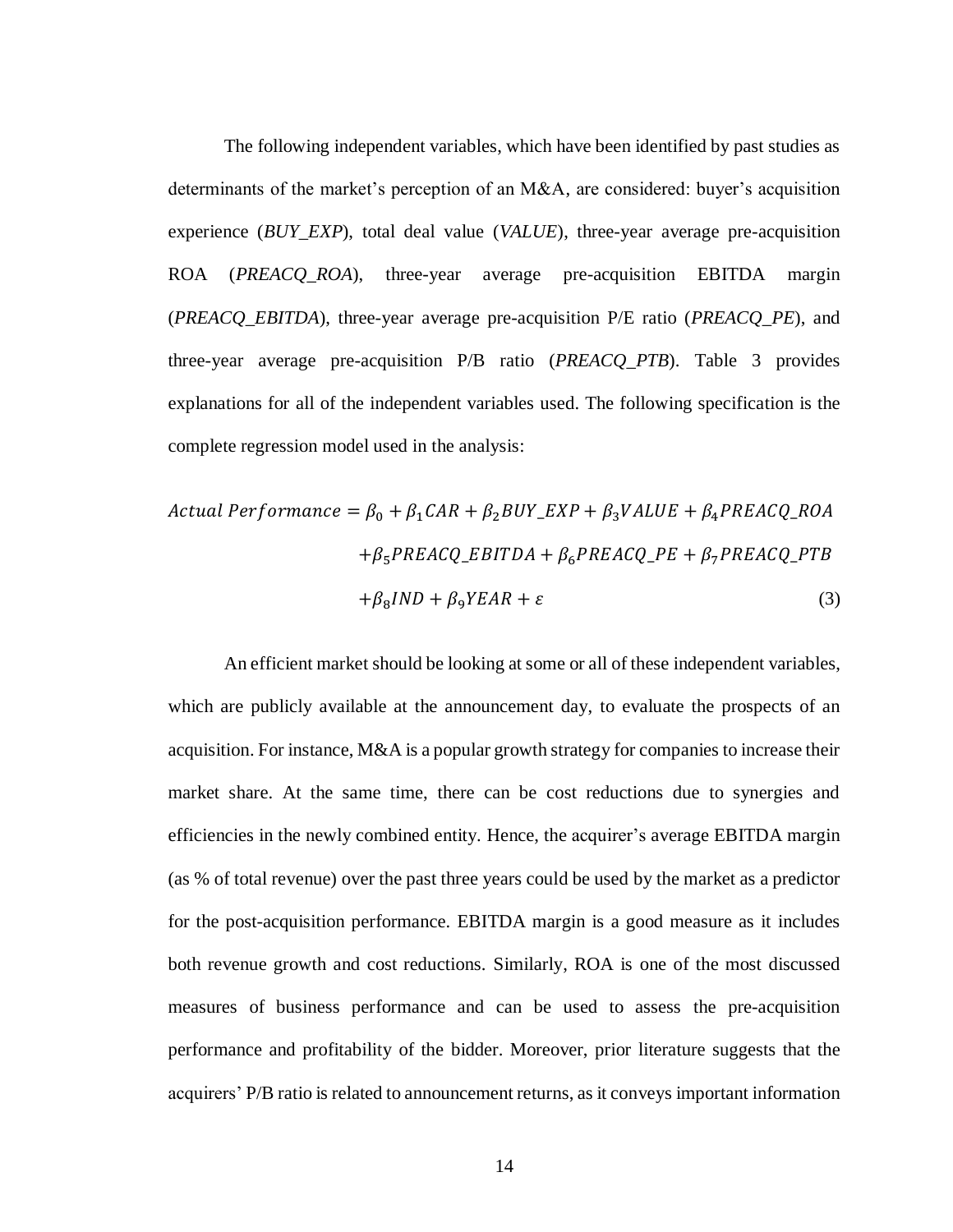about pre-acquisition performance and potential future performance. Controlling for the acquirer's past performance by including also reduces the potential of reverse causality.

An industry classification variable (*IND*) is computed using the bidder's Standard Industrial Classification (SIC) code.<sup>3</sup> Finally, year dummy variables (*YEAR*) are used to control for the economic environment and to remove any impact of the specific years in the sample (e.g. merger waves). The data in the sample is spanning 2010-2014, and so four dummy variables are generated (*2011*, *2012*, *2013*, and *2014*). This allows for the results to be generalized to any time period and not only the 2010-2014. The GDP growth rate could have also been used to control for the economic environment. However, it cannot be used simultaneously with the year dummy variables due to collinearity.

 $\overline{a}$ 

<sup>&</sup>lt;sup>3</sup> Developed in the U.S. in 1937, SIC coding is a system for classifying the nature of a company's business by a four-digit code (United States Department of Labor). The SIC codes can be grouped into ten broad groups: (1) Agriculture, Forestry and Fishing; (2) Mining; (3) Construction; (4) Manufacturing; (5) Transportation, Communications, Electric, and Gas service; (6) Wholesale Trade; (7) Retail Trade; (8) Finance, Insurance and Real Estate; (9) Services; and (10) Public Administration. For each of these major industry groups, a classification variable is constructed, excluding Finance, Insurance and Real Estate, as the sample does not include acquirers that are financial companies (see selection criteria in section 3.1).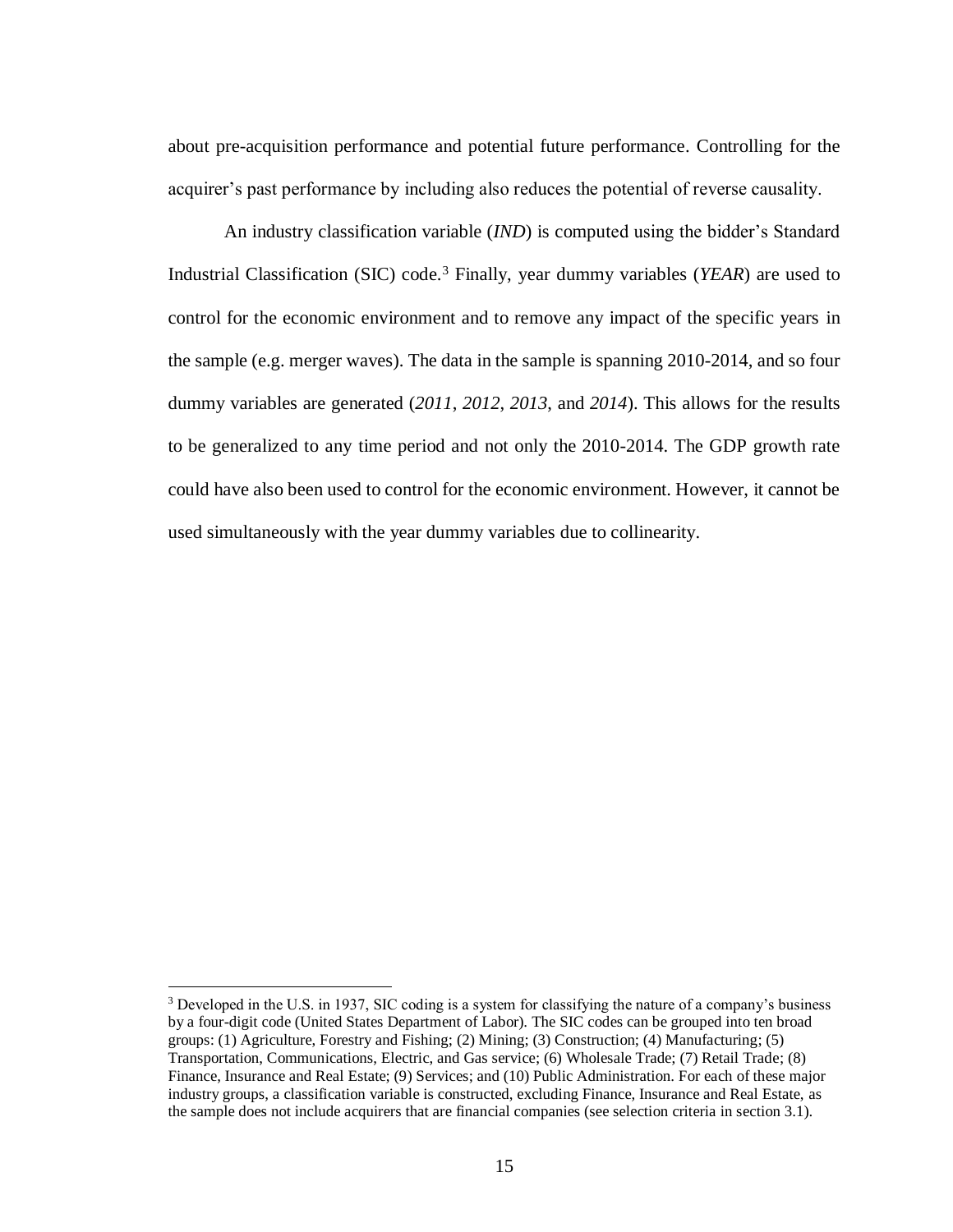### **Chapter 4**

### **Empirical Results**

Equation (3) is used to run the following multiple regressions, and Ordinary Least Squares (OLS) are used to estimate the coefficients. Tables 4 and 5 provide full regression outputs for the two models using the BHAR and the change in ROA as the dependent variable respectively.

#### **4.1 Regression of BHAR on CAR**

In the first regression, the BHAR for the acquirer for the three-year period after the M&A acts as the actual performance variable from Equation (3). Figure 3 graphs a scatter plot of the three-year BHAR on the seven-day CAR for the acquirer. Table 4 reports the regression results, which suggest that BHAR is negatively related to the market's initial reaction at the announcement. Specifically, if CAR increase by one percentage point, the three-year BHAR will be lower by 0.24 percentage points, on average. The negative coefficient indicates that the market is not effective in anticipating M&A performance. The M&A deals that the market is most optimistic about at the announcement actually do worse (in terms of the three-year BHAR) than those the market was less optimistic about. If the market's anticipation about a merger is positive, it is more positive than what ends up happening. Still, this does not imply that returns will be negative, but it does suggest that returns will be lower from what the market expected them to be. If this is a negative reaction, it is going to be less negative. Therefore, the market overreacts to the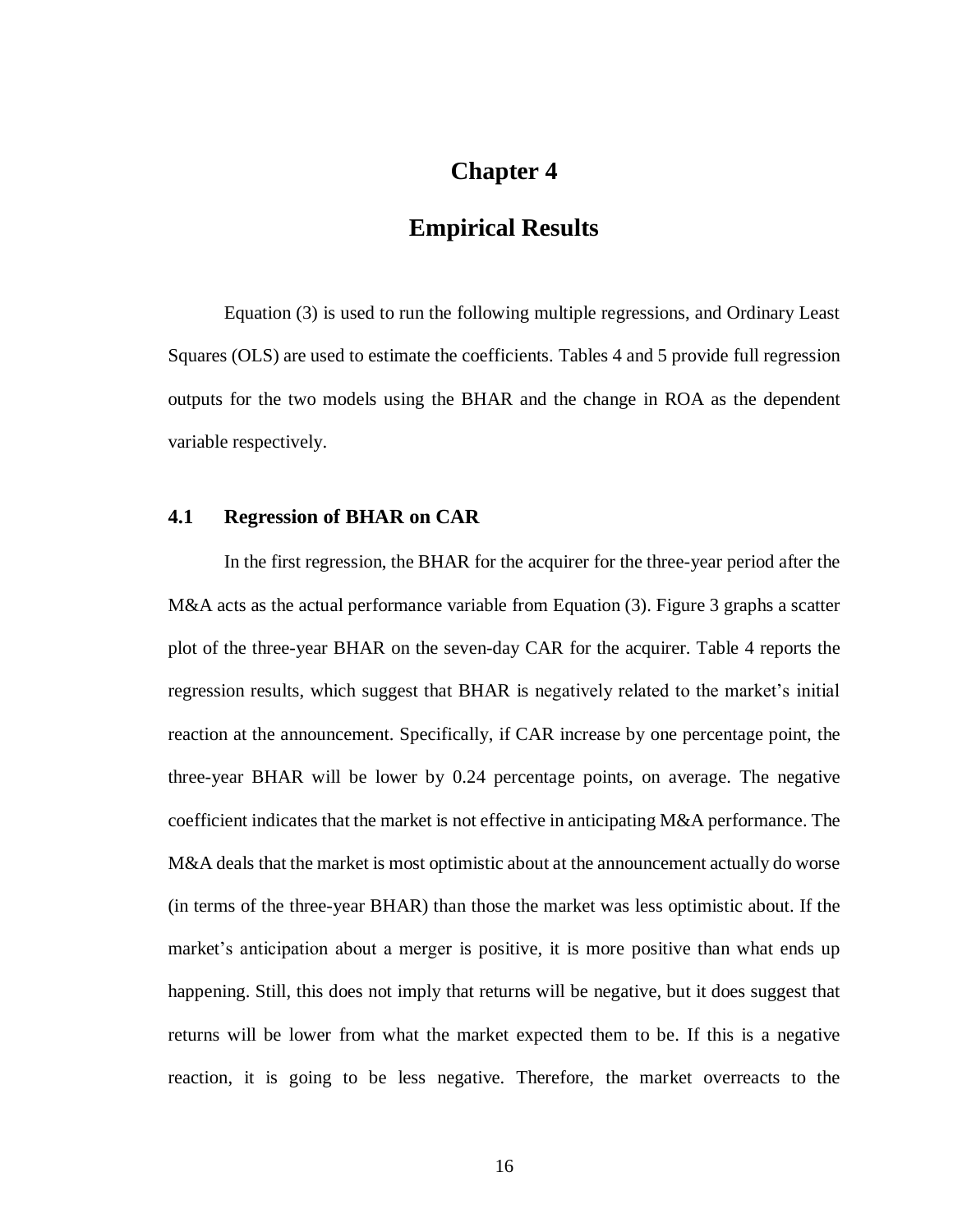announcement of an M&A in either direction. The calculated t-statistic for CAR is -2.25, which makes it statistically significant at the 95% level. This is a signal of market failure and, therefore, we can reject the null hypothesis that the market anticipates the prospects of M&A correctly.

Another noticeable observation is that the buyer's prior experience in conducting M&As (defined as number of deals the buyer did in the three years before the announcement day) has a positive and significant effect on the actual performance of the merger. If the number of M&As conducted by the bidder during the three years prior to the announcement increases by 1, BHAR increases by 0.028 percentage points, on average. In other words, the more experienced the buyer is, the better the returns will be for the threeyear period after the takeover and vice versa. Moreover, the t-statistic is 7.44, suggesting that the buyer's experience has a huge significance in explaining excess performance of the M&A.

The coefficients on the dummy variables for 2011 and 2012 are negative, but insignificant. The coefficients for 2013 and 2014 are also negative, but significant at the 95% level as well. If an M&A is conducted in 2013 or 2014, the three-year BHAR (after the M&A) will be lower by 0.23 and 0.17 percentage points respectively. In this study, three years following the M&A are used in calculating the BHAR for the acquirer. Hence, for M&As conducted in 2013 and 2014 the BHAR used extend up to 2016 and 2017, respectively. The overall U.S. stock market did really well during 2016 and 2017, making it harder for individual stocks to beat the market, and so abnormal returns (BHAR) decrease. This could help explain why the coefficients for 2013 and 2014 become statistically significant.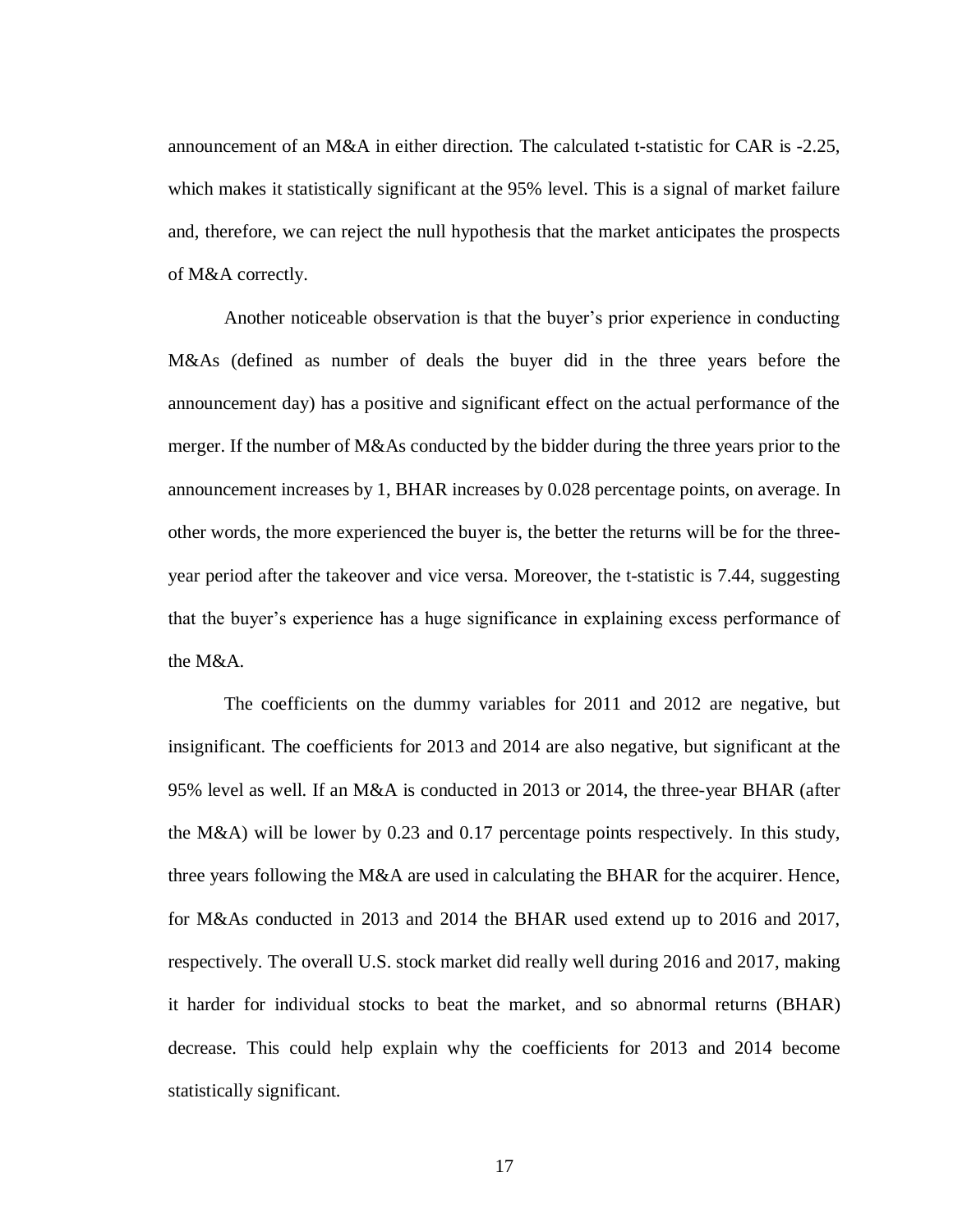The results also indicate that the three-year post-acquisition BHAR for the acquirer is positively related to the acquirer's pre-announcement price-to-book ratio. If a bidder is highly valued prior to the announcement, the subsequent three-year BHAR is going to be higher. The calculated t-statistic is very significant too. Generally, a high P/B ratio suggests that a company's stock is highly valued. Thus, the higher the P/B ratio, the wealthier a buyer becomes. If a buyer is paying with their stock that is highly valued at the time of the acquisition, it is essentially less expensive for them to make the acquisition. Hence, a higher P/B ratio is going to be associated with higher returns.

Lastly, if the acquirer is in the mining industry group, the BHAR is going to be lower. A possible reason for this result is that the data in the sample includes only U.S. companies, and many production companies have been shifting or transferring their operations to countries with lower production costs. Therefore, it is possible that the negative and statistically significant coefficient on Mining is driven by the companies who have not shifted their production to decrease their costs and experience lower returns for that.

The overall low R-squared value (10.17%) indicates that there is a lot of variability in the dependent variable.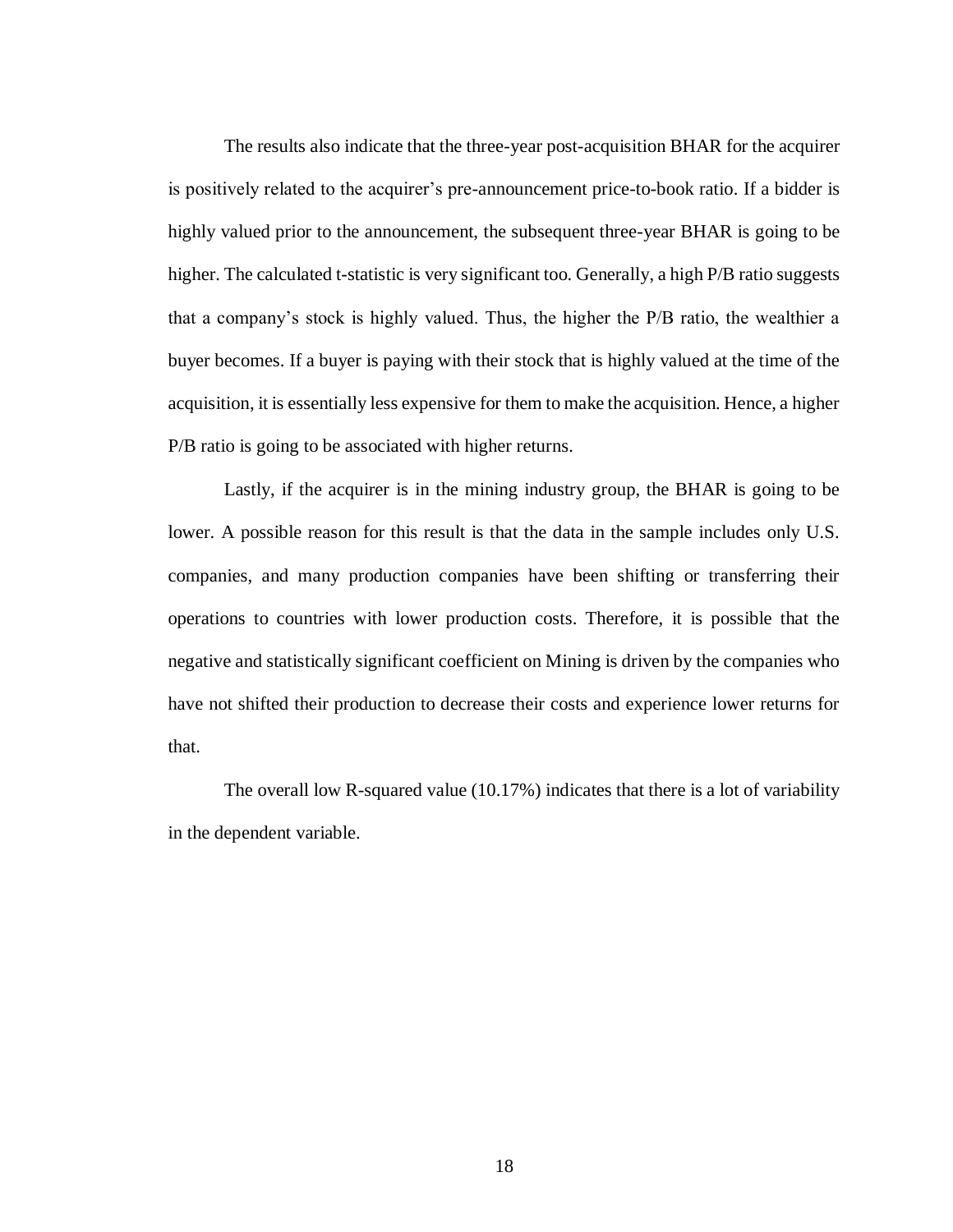#### **4.2 Regression of ΔROA on CAR**

The results when using the percentage change in ROA  $(3<sup>rd</sup>$  year post vs.  $3<sup>rd</sup>$  year pre-acquisition) as the actual performance variable are consistent with those of the first regression. Figure 4 graphs a scatter plot of ΔROA on the seven-day CAR for acquirers. Table 5 provides full regression results, which seem to favor a negative relationship between CAR, the market predictor variable, and  $\triangle$ ROA, the actual performance variable. In particular, a one-percentage-point increase in CAR results in a ΔROA that is 0.77 percentage points lower. The negative coefficient suggests that the market is not effective in anticipating M&A performance since a higher ROA indicates higher profitability, which is desirable and one of the reasons companies choose an M&A strategy. If the bidder enjoys higher CAR around the announcement day, there is going to be a larger negative change in the ROA three years prior to and three years after the acquisition. However, the calculated t-statistic is -0.72, which is not statistically significant at the 95% level, indicating that the market's reaction does not explain what actually happens.

Consistent with the result of the previous regression, the effect of the acquirer's M&A experience on the actual performance of the M&A is positive and significant. Specifically, ΔROA is positively related to the number of acquisitions that the bidder conducted during the three years prior to the announcement. The calculated t-statistic is 4.02, making the effect of the buyer's experience significant at the 95% level. The findings suggest that if the bidder is more experienced by 1 additional M&A deal from the past, the change in ROA will be 0.062 percentage points larger.

The results also indicate that the change in ROA for the acquirer is positively related to the acquirer's pre-announcement P/E ratio. The calculated t-statistic is significant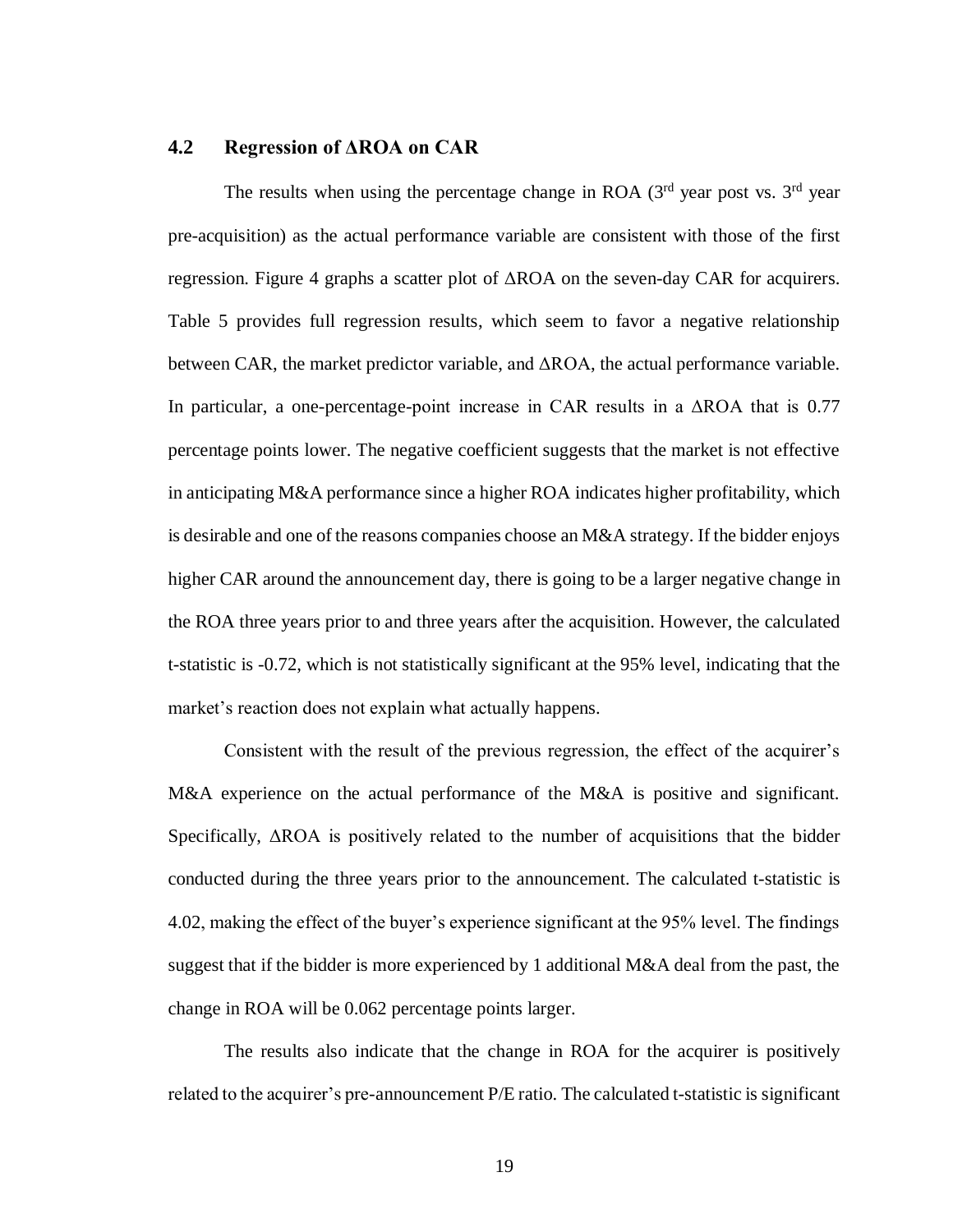too. Generally, a high P/E ratio suggests that investors are expecting higher growth in the future. Therefore, in this regression analysis, a higher P/E before the acquisition predicts a greater change in ROA. In other words, there is going to be growth in profitability.

The R-squared value remained very low (4.45%) suggesting that there is a lot of variability in the dependent variable.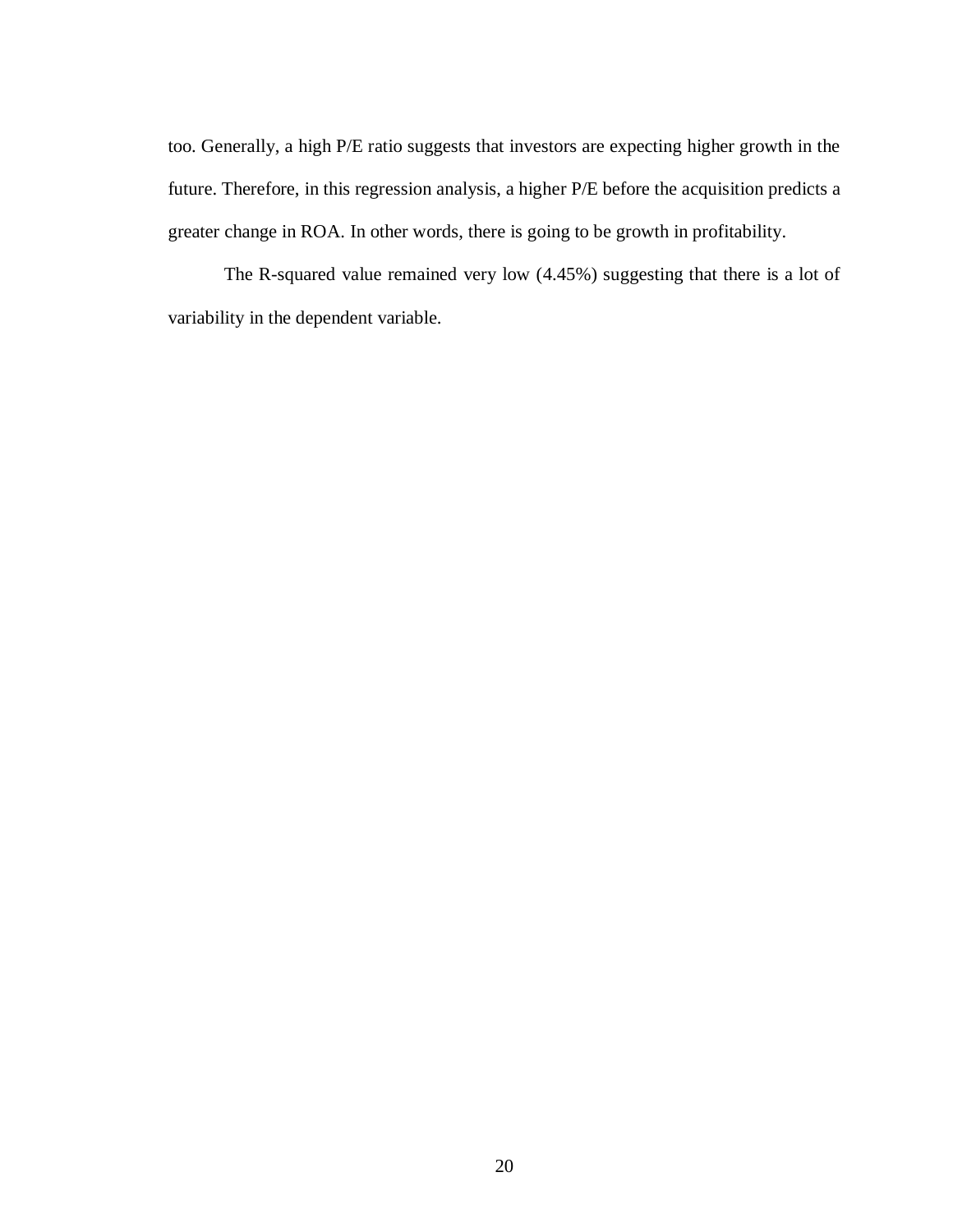### **Chapter 5**

### **Concluding Remarks**

This empirical exploration provides valuable insights for investors to understand the relationship between announcement day market reaction and post-acquisition performance to make asset allocation decisions accordingly and potentially profit in cases when the market's anticipation is wrong. Overall, the results of this empirical study are consistent with the investor overconfidence hypothesis and indicate that the stock market overreacts at the M&A announcement in either direction (either positively or negatively), and then corrects itself in the long-run. For example, the M&A deals that the market reacts very favorably actually end up not satisfying the market in terms of performance in the long-run. Another noticeable observation is that the experience of the acquirer has a great significance in explaining the excess performance of the M&A.

The findings suggest that the actual long-term M&A performance is more positively related to the buyer's experience rather than the market's initial reaction or anticipation about the merger. The experience of the buyer is a better predictor. Thus, investors who follow a strategy of buying the stock of bidders that the market has reacted positively to the M&A announcement, actually end up worse off. For a one percentage point increase in the short-run CAR, three-year BHAR decrease by 0.24 percentage points.

However, this study has some limitations. First, this analysis applies a linear regression to explain the relationship. Linearity explains only a fraction of the variation, and this is evidenced by the small R-squared value. This issue is left for further research,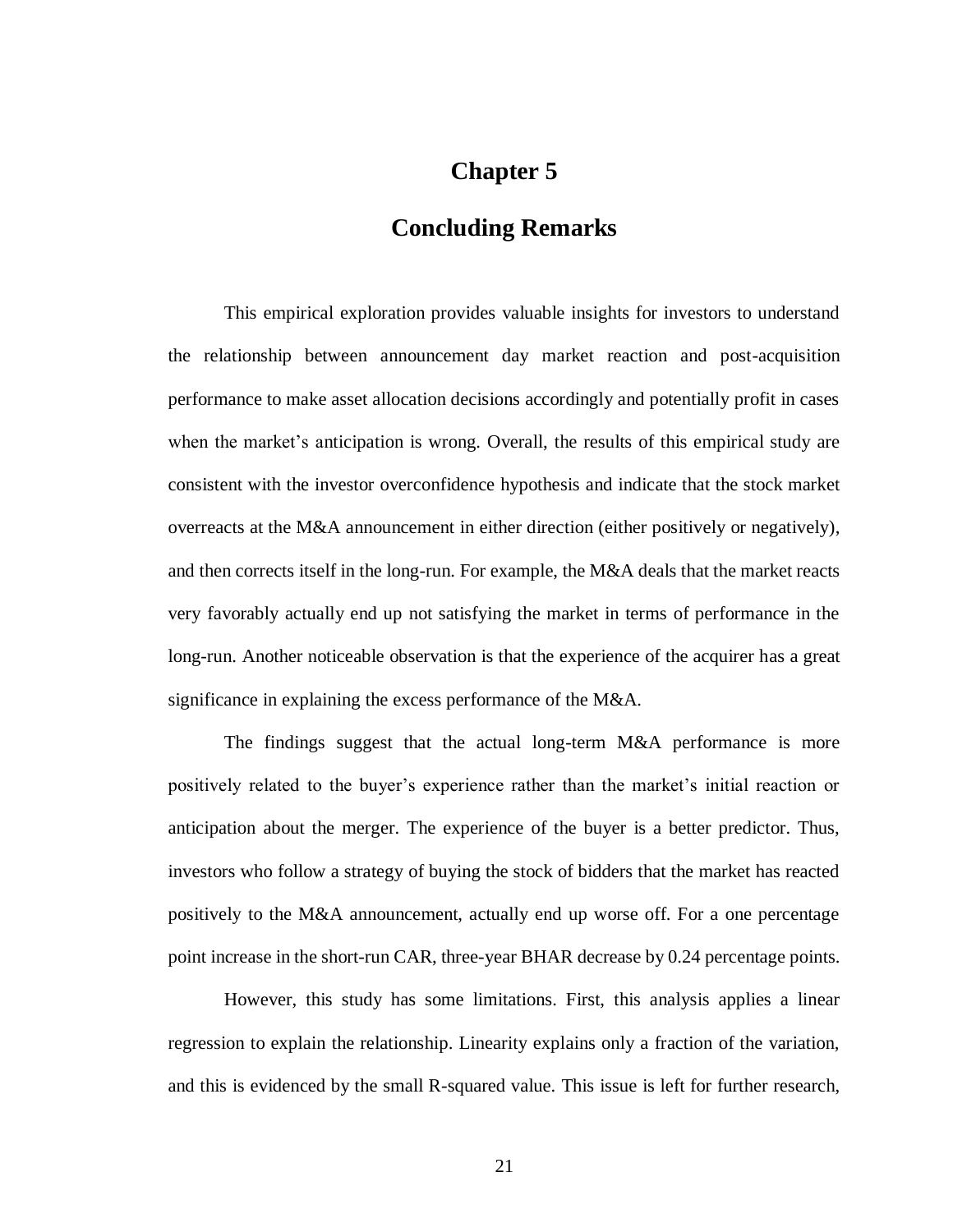possibly through an application of a different econometric model. Second, this approach does not take into consideration agency costs that can affect the outcome. This analysis only examines the results but ignores qualitative factors that could lead to increased costs or reduced results. Further research could take a case by case approach (case-study) to fully understand the different variables that are in play. However, this would require a significantly smaller sample.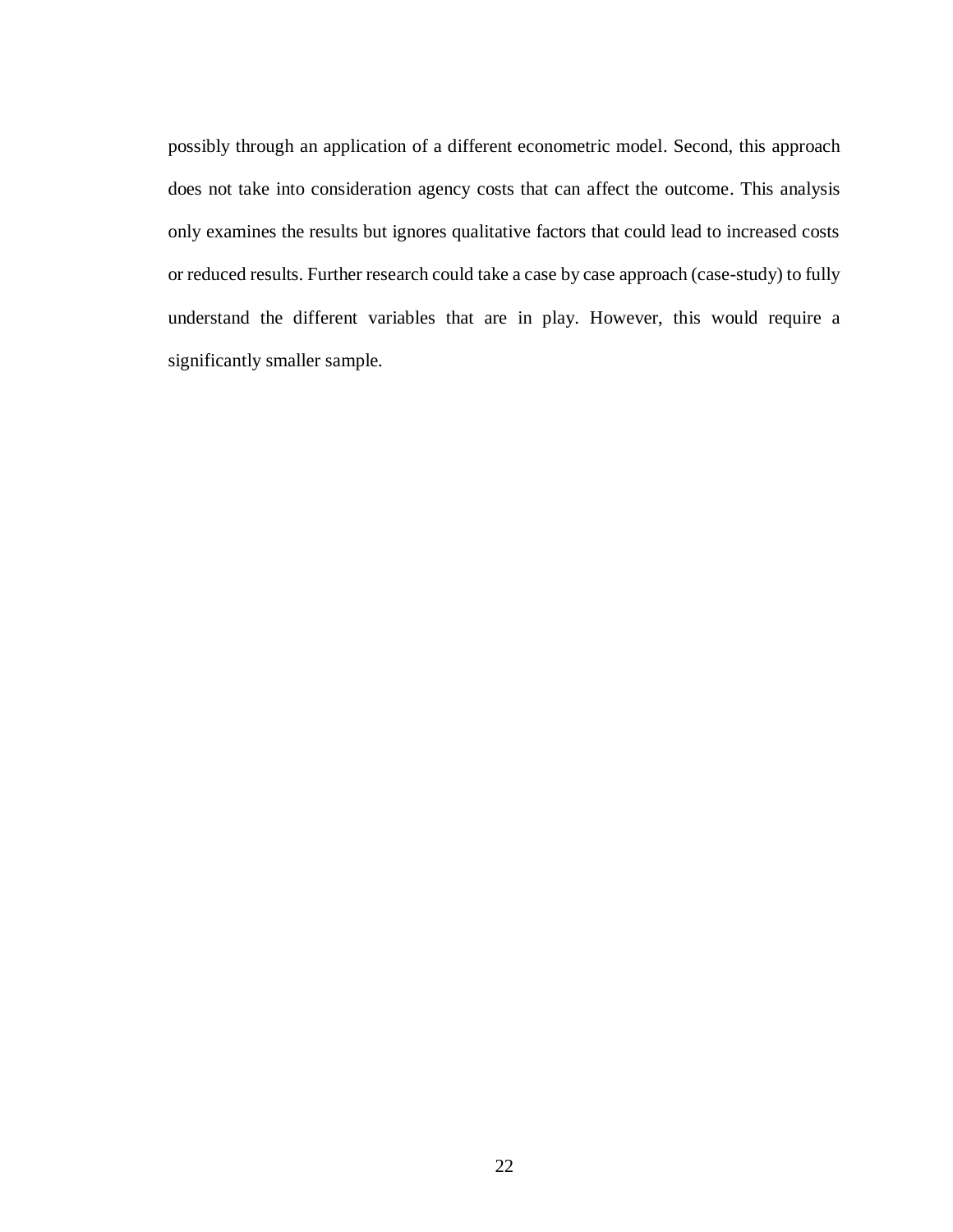### **Illustrations**



**FIGURE 1. North American and European M&A Activity**

Figure 1 presents the estimated and realized deal value (\$ billion) and deal count in North America and Europe by year for the 2008-2018 period. Data from PitchBook Data, Inc. 2018.

#### **FIGURE 2. North American M&A Activity**

Figure 2 displays the total deal value (\$ billion) and deal count in North America by year for the 2008-2018 period. Data from PitchBook Data, Inc. 2018.

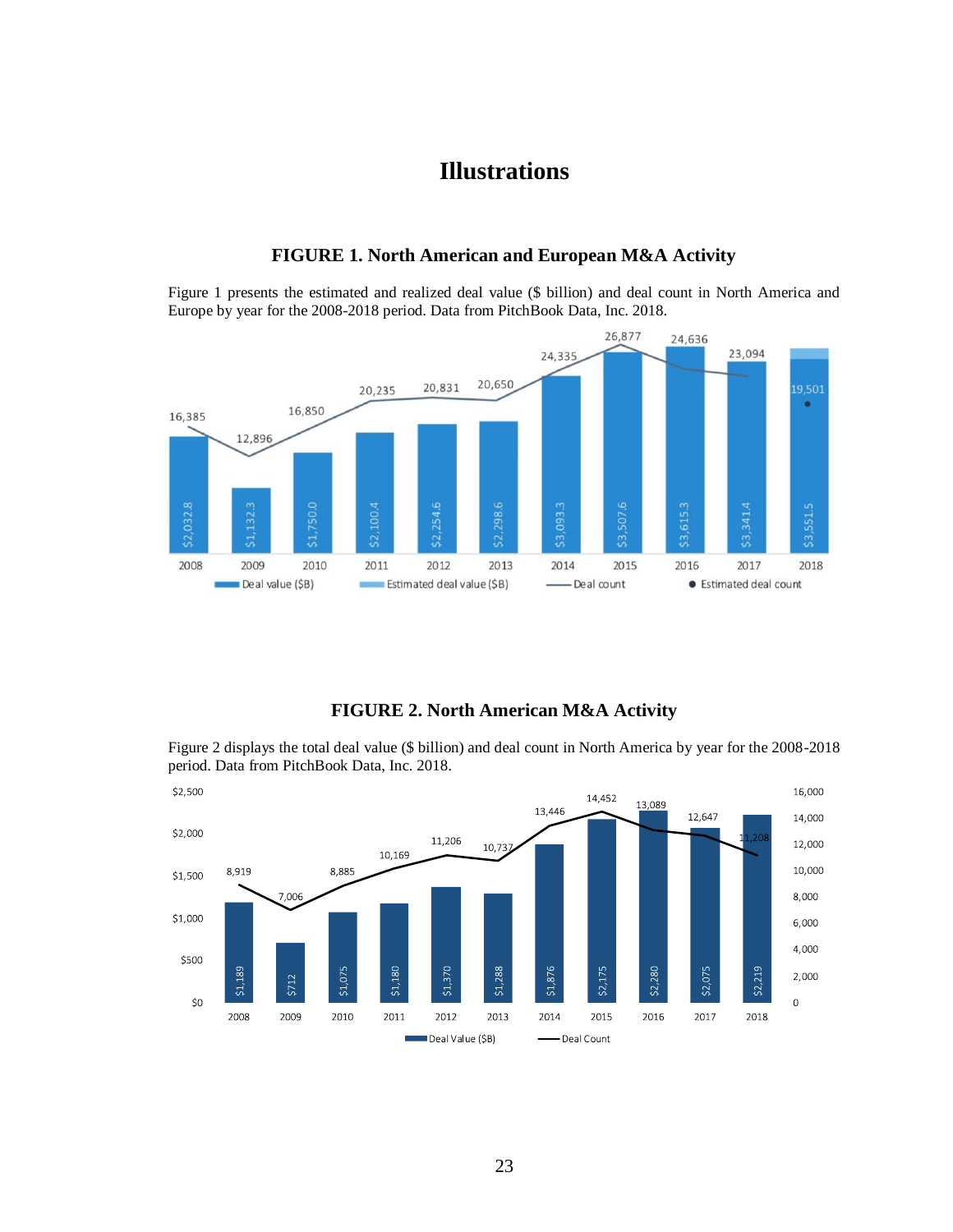#### **FIGURE 3. Scatter plot of BHAR on CAR**

The figure plots the three-year post-acquisition BHAR against the seven-day CAR for acquirers. A fitted line is also displayed through the scatter plot. STATA output; Data from WRDS 2019.



#### **FIGURE 4. Scatter plot of ΔROA on CAR**

Figure 4 plots  $\triangle$ ROA (3<sup>rd</sup> year post vs. 3<sup>rd</sup> year pre-acquisition) against the seven-day CAR for acquirers. A fitted line is also displayed through the scatter plot. STATA output; Data from WRDS 2019.

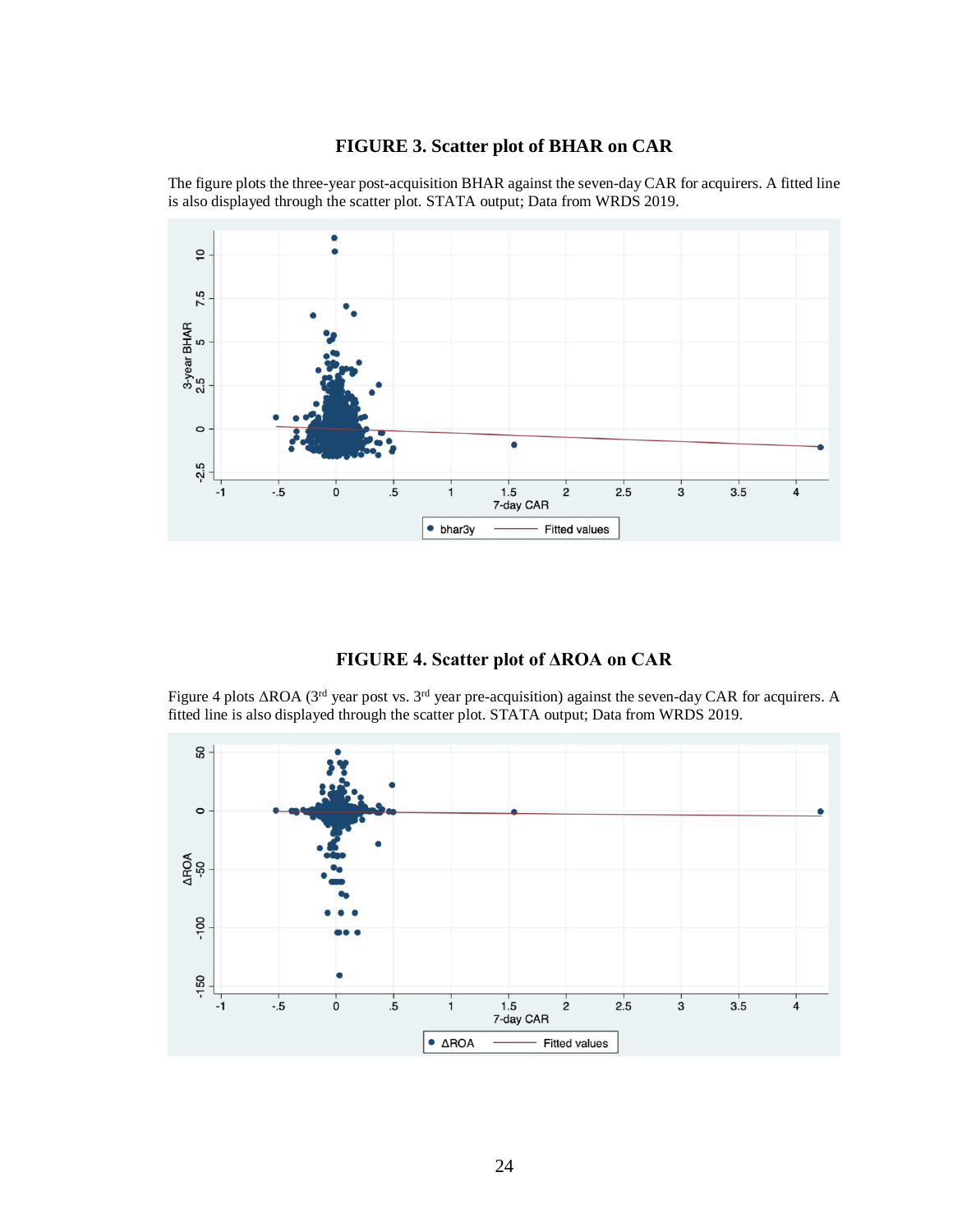| TABLE 1. Summary Statistics - Event Study Returns & Transaction Details |  |  |  |  |  |
|-------------------------------------------------------------------------|--|--|--|--|--|
|-------------------------------------------------------------------------|--|--|--|--|--|

This table presents summary statistics for the 7-day and 3-year CTR, CAR, and BHAR. To calculate the three-year BHAR, there are approximately 756 trading days over three years. Summary statistics for the deal value and buyer experience are also provided. Buyer experience is defined as the number of previous M&A deals closed by the acquirer. Data is from WRDS 2019.

| Variable                                  | Mean                       | Std. Dev | Minimum          | Maximum    | Count |
|-------------------------------------------|----------------------------|----------|------------------|------------|-------|
|                                           |                            |          | 7-day returns    |            |       |
| CTR $(-3 \text{ to } +3 \text{ days})$    | 1.54%                      | 12.23%   | $-42.11%$        | 511.11%    | 3,208 |
| CAR $(-3 \text{ to } +3 \text{ days})$    | 1.13%                      | 10.36%   | $-51.94%$        | 421.79%    | 3,208 |
| BHAR $(-3 \text{ to } +3 \text{ days})$   | 1.16%                      | 11.81%   | $-42.93\%$       | 511.13%    | 3,208 |
|                                           |                            |          | 3-year returns   |            |       |
| CTR $(+4 \text{ to } +760 \text{ days})$  | 50.50%                     | 86.41%   | $-99.87%$        | 1,166.67%  | 3,208 |
| CAR $(+4 \text{ to } +760 \text{ days})$  | 1.72%                      | 55.93%   | $-432.86%$       | 318.61%    | 3,208 |
| BHAR $(+4 \text{ to } +760 \text{ days})$ | 0.90%                      | 83.43%   | $-161.98%$       | 1,098.03%  | 3,208 |
|                                           | <b>Transaction details</b> |          |                  |            |       |
| Deal value                                | 576.91                     | 4,245.10 | 1.02             | 127,103.20 | 3,208 |
| Buyer experience                          | 4.5                        | 5.7      | $\boldsymbol{0}$ | 73         | 3,208 |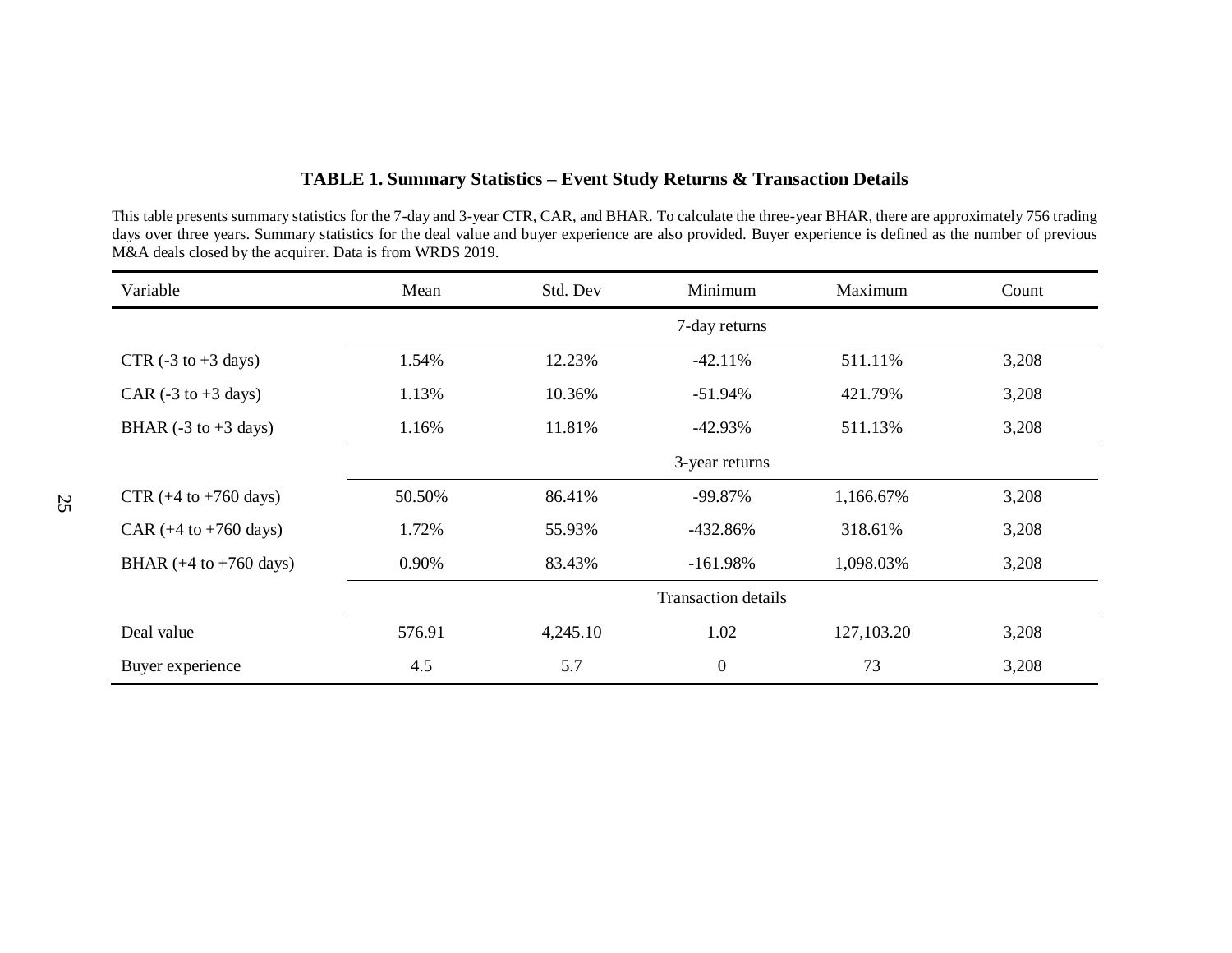#### **TABLE 2. Summary Statistics – Accounting Data**

The first half of this table (pg. 26) provides summary statistics for the return on assets (ROA), revenue, EBITDA margin, price-to-earnings (P/E) ratio, and price-to-book (P/B) ratio in the 3<sup>rd</sup> year prior to the acquisition and in the 3<sup>rd</sup> year after the acquisition. The second half of the table (pg. 27) provides summary statistics for the pre-acquisition and post-acquisition 3-year average return on assets (ROA), revenue growth, EBITDA margin, price-to-earnings (P/E) ratio, and price-to-book (P/B) ratio. Data is from WRDS 2019.

| Variable                       | Mean                                         | Std. Dev  | Minimum        | Maximum    | Count |
|--------------------------------|----------------------------------------------|-----------|----------------|------------|-------|
|                                | $3rd$ year pre & $3rd$ year post-acquisition |           |                |            |       |
| $ROA$ (pre)                    | 2.76%                                        | 21.63%    | $-678.34%$     | 72.24%     | 3,208 |
| ROA (post)                     | 2.04%                                        | 17.50%    | -484.40%       | 282.76%    | 3,208 |
| $\triangle$ ROA (post vs. pre) | $-89.35%$                                    | 769.07%   | $-14,102.02\%$ | 4,983.63%  | 3,208 |
| Revenue (pre)                  | 7,963.90                                     | 26,501.88 | 0.00           | 425,071.00 | 3,208 |
| Revenue (post)                 | 10,058.96                                    | 30,473.22 | 0.18           | 483,521.00 | 3,208 |
| EBITDA Mgn. (pre)              | 2.71%                                        | 268.06%   | $-10,822.74%$  | 86.53%     | 3,208 |
| EBITDA Mgn. (post)             | $-6.91%$                                     | 634.26%   | $-27,075.43\%$ | 80.44%     | 3,208 |
| $P/E$ (pre)                    | 14.61x                                       | 99.27x    | $-1,126.17x$   | 2,024.00x  | 3,208 |
| $P/E$ (post)                   | 21.69x                                       | 180.23x   | $-2,228.00x$   | 4,854.00x  | 3,208 |
| $P/B$ (pre)                    | 2.96x                                        | 34.41x    | $-299.91x$     | 923.73x    | 3,208 |
| $P/B$ (post)                   | 1.35x                                        | 39.71x    | $-1,099.94x$   | 113.38x    | 3,208 |

*(continued on next page)*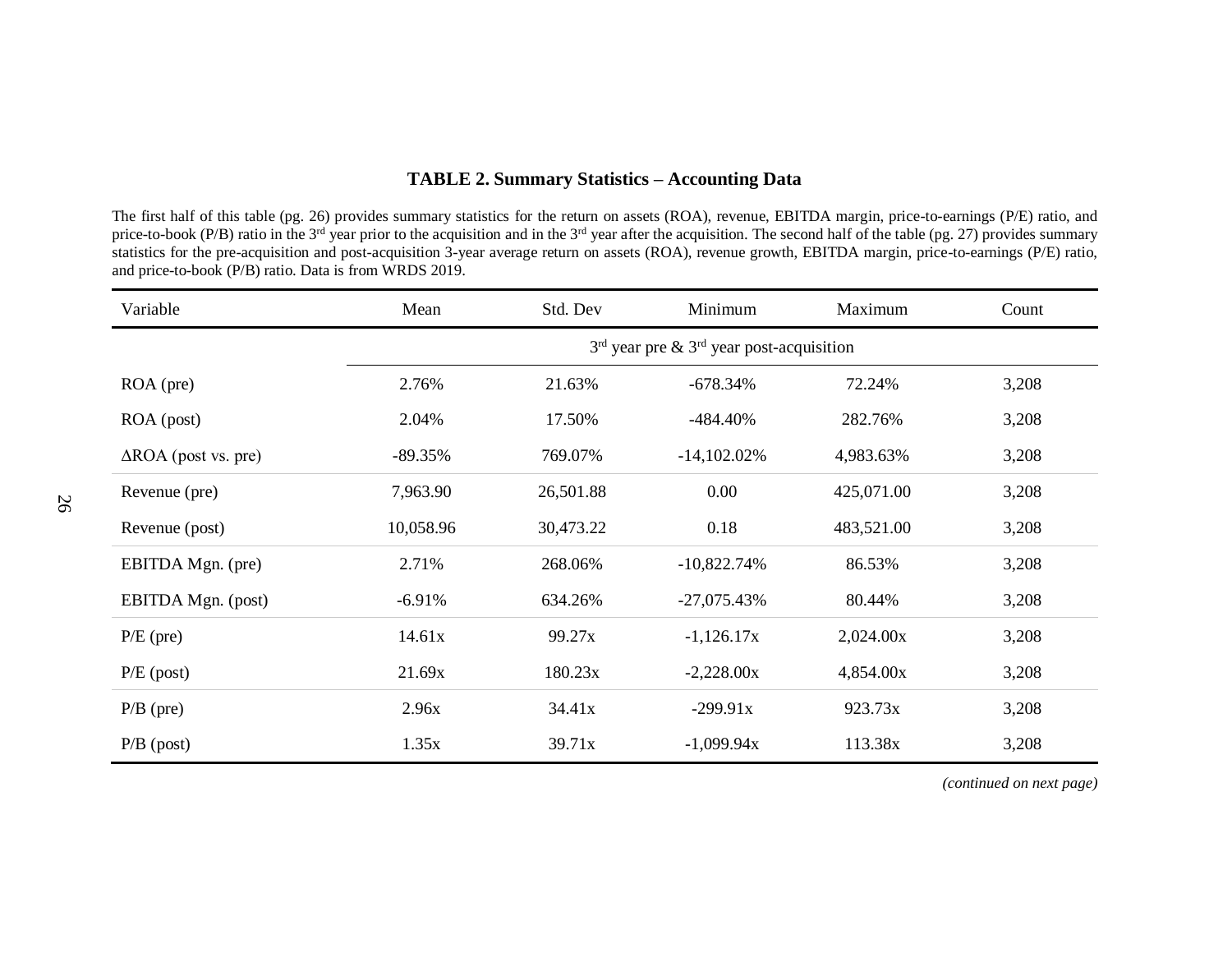| Variable                   | Mean                                        | Std. Dev | Minimum      | Maximum    | Count |
|----------------------------|---------------------------------------------|----------|--------------|------------|-------|
|                            | 3-year averages (pre $\&$ post-acquisition) |          |              |            |       |
| Avg. ROA (pre)             | 3.79%                                       | 13.54%   | $-298.60\%$  | 309.93%    | 3,208 |
| Avg. ROA (post)            | 2.52%                                       | 12.66%   | $-308.70\%$  | 32.62%     | 3,208 |
| Avg. Revenue growth (pre)  | 24.01%                                      | 524.35%  | $-67.91%$    | 2,9476.90% | 3,208 |
| Avg. Revenue growth (post) | 11.12%                                      | 30.38%   | $-58.78%$    | 999.02%    | 3,208 |
| Avg. EBITDA Mgn. (pre)     | 9.87%                                       | 110.53%  | $-3695.17%$  | 77.85%     | 3,208 |
| Avg. EBITDA Mgn. (post)    | $-3.31%$                                    | 464.46%  | $-18457.12%$ | 75.86%     | 3,208 |
| Avg. $P/E$ (pre)           | 13.81x                                      | 64.66x   | $-864.38x$   | 751.67x    | 3,208 |
| Avg. P/E (post)            | 17.63x                                      | 120.54x  | $-906.54x$   | 2585.11x   | 3,208 |
| Avg. $P/B$ (pre)           | 2.50x                                       | 45.03x   | $-1,343.43x$ | 326.37x    | 3,208 |
| Avg. $P/B$ (post)          | 2.32x                                       | 20.84x   | $-512.22x$   | 262.35x    | 3,208 |

#### **TABLE 2.** (*continued*)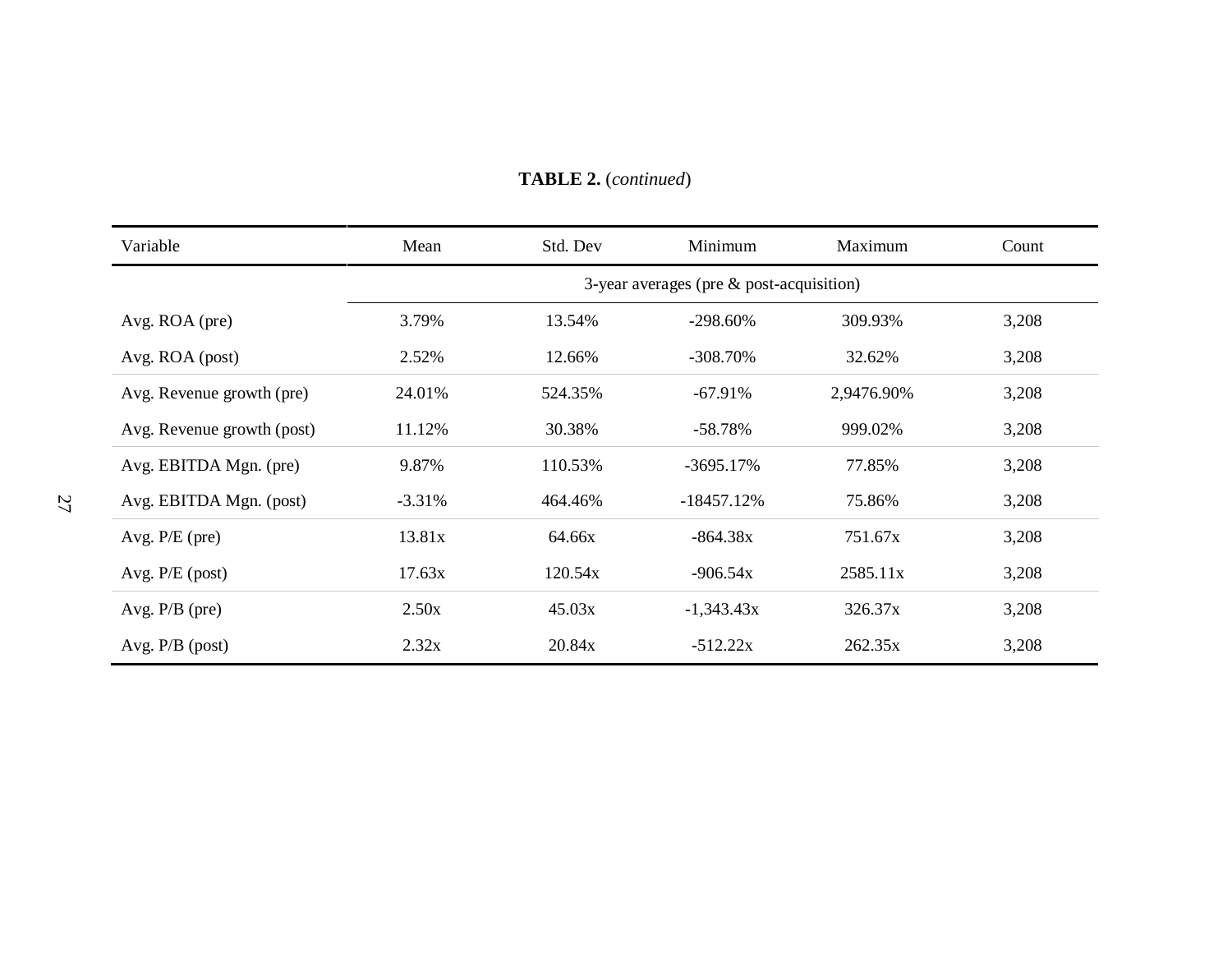### **TABLE 3. Definitions of Independent Variables**

| Variable       | Description                                                                                                                 |
|----------------|-----------------------------------------------------------------------------------------------------------------------------|
| <b>BUY EXP</b> | Buyer's M&A experience; defined as the number of deals closed by<br>the bidder in the 3 years prior to the announcement day |
| <b>VALUE</b>   | Total value of the M&A transaction (\$ million)                                                                             |
| PREACQ_ROA     | Pre-acquisition 3-year average ROA                                                                                          |
| PREACO EBITDA  | Pre-acquisition 3-year average EBITDA margin (as % of revenue)                                                              |
| PREACO PE      | Pre-acquisition 3-year average P/E ratio                                                                                    |
| PREACQ_PTB     | Pre-acquisition 3-year average P/B ratio                                                                                    |
| <b>IND</b>     | Industry classification variable constructed using acquirer's SIC code                                                      |
| YEAR           | Year dummy variables (2011, 2012, 2013, 2014)                                                                               |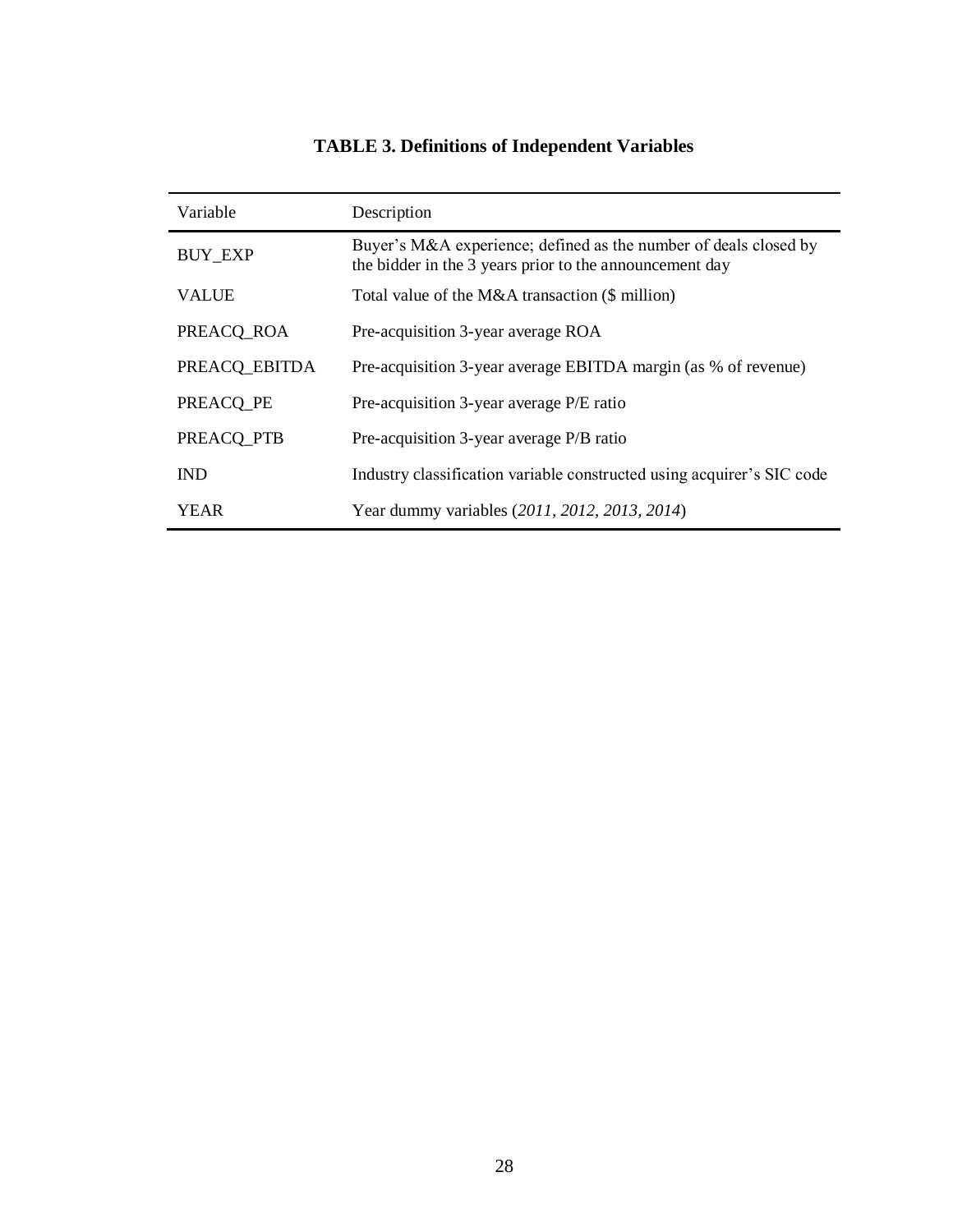#### **TABLE 4. Regression of three-year BHAR on seven-day CAR**

Table 4 reports the results of the regression of ΔROA (3rd year post vs. 3rd year pre) on the seven-day CAR for acquirers. Buyer experience is defined as the number of previous M&A deals closed by the bidder. The independent variables ROA, EBITDA Mgn., P/E, and P/B are all averages of the three-year period prior to the M&A announcement. Statistical significance is denoted at the 10% level (\*), 5% level (\*\*), and 1% level (\*\*\*). Data is from WRDS 2019.

| Variable                | Coefficient     | Robust Std. Err. | t-Statistic |
|-------------------------|-----------------|------------------|-------------|
| CAR                     | $-0.24209**$    | 0.1076678        | $-2.25$     |
| Buyer experience        | 0.0283102***    | 0.0038032        | 7.44        |
| Deal value              | $-2.50e-06$     | 1.76e-06         | $-1.43$     |
| Avg. ROA (pre)          | $-0.0408824$    | 0.1792862        | $-0.23$     |
| Avg. EBITDA Mgn. (pre)  | $-0.0092273$    | 0.0227893        | $-0.40$     |
| Avg. P/E (pre)          | $-0.0001509$    | 0.0001694        | $-0.89$     |
| Avg. $P/B$ (pre)        | 0.0008838***    | 0.0001232        | 7.17        |
| Industry classification |                 |                  |             |
| Construction            | 0.0561286       | 0.1940837        | 0.29        |
| Manufacturing           | 0.2477237       | 0.1846736        | 1.34        |
| Mining                  | $-0.4908884***$ | 0.1890388        | $-2.60$     |
| Retail                  | $-0.0571632$    | 0.2049539        | $-0.28$     |
| <b>Services</b>         | 0.1082579       | 0.1871414        | 0.58        |
| Transportation          | 0.1789924       | 0.1901535        | 0.94        |
| Wholesale               | 0.1901166       | 0.1946848        | 0.98        |
| Nonclassifiable         | 0.3800955*      | 0.2272144        | 1.67        |
| 2011 dummy              | $-0.0401769$    | 0.0497235        | $-0.81$     |
| 2012 dummy              | $-0.0698461$    | 0.0474205        | $-1.47$     |
| 2013 dummy              | $-0.2309112***$ | 0.0414175        | $-5.58$     |
| 2014 dummy              | $-0.1698476***$ | 0.0448351        | $-3.79$     |
| Constant                | $-0.1567085$    | 0.1892332        | $-0.83$     |
| ${\bf N}$               | 3,208           |                  |             |
| $R^2$                   | 10.17%          |                  |             |
| Root MSE                | 0.79308         |                  |             |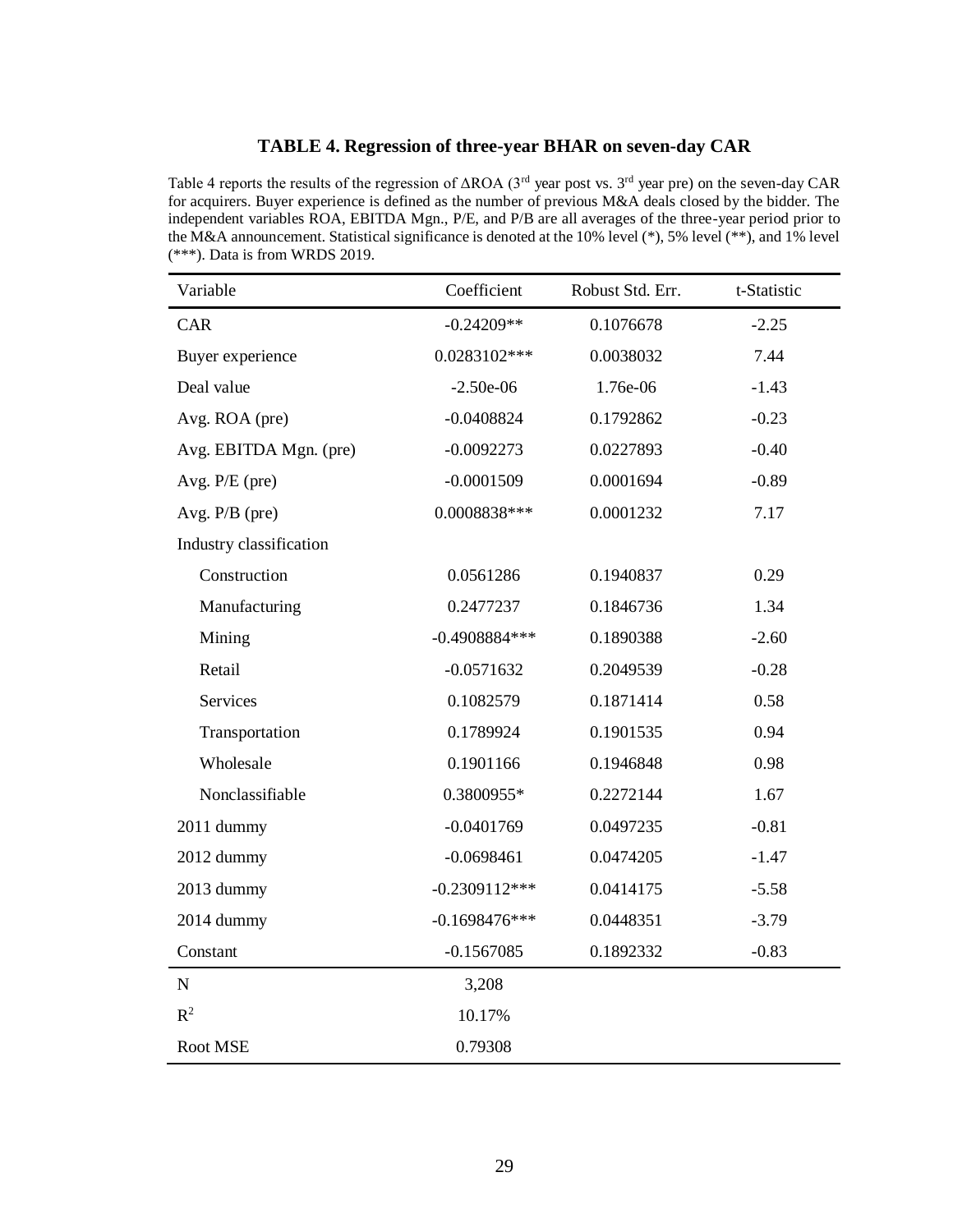#### **TABLE 5. Regression of ΔROA on seven-day CAR**

Table 5 reports the results of the regression of ΔROA (3<sup>rd</sup> year post vs. 3<sup>rd</sup> year pre) on the seven-day CAR for acquirers. Buyer experience is defined as the number of previous M&A deals closed by the bidder. The independent variables ROA, EBITDA Mgn., P/E, and P/B are all averages of the three-year period prior to the M&A announcement. Statistical significance is denoted at the 10% level (\*), 5% level (\*\*), and 1% level (\*\*\*). Data is from WRDS 2019.

| Variable                | Coefficient    | Robust Std. Err. | t-Statistic |
|-------------------------|----------------|------------------|-------------|
| CAR                     | $-0.7650016$   | 1.068248         | $-0.72$     |
| Buyer experience        | 0.0623204***   | 0.0154841        | 4.02        |
| Deal value              | $-4.11e-07$    | 8.24e-06         | $-0.05$     |
| Avg. ROA (pre)          | $-0.1230515$   | 0.5155799        | $-0.24$     |
| Avg. EBITDA Mgn. (pre)  | $-0.1451723*$  | 0.0847706        | $-1.71$     |
| Avg. $P/E$ (pre)        | 0.0211918***   | 0.0062423        | 3.39        |
| Avg. $P/B$ (pre)        | $-0.0012607$   | 0.0013823        | $-0.91$     |
| Industry classification |                |                  |             |
| Construction            | 2.005592       | 2.541919         | 0.79        |
| Manufacturing           | 3.66957        | 2.585646         | 1.42        |
| Mining                  | 3.670248       | 2.734619         | 1.34        |
| Retail                  | 4.523906*      | 2.647218         | 1.71        |
| Services                | 4.33693*       | 2.596498         | 1.67        |
| Transportation          | 3.610297       | 2.648802         | 1.36        |
| Wholesale               | 4.542653*      | 2.603826         | 1.74        |
| Nonclassifiable         | 4.379181*      | 2.623981         | 1.67        |
| 2011 dummy              | $-0.2961485$   | 0.262114         | $-1.13$     |
| 2012 dummy              | $-0.9835885**$ | 0.460728         | $-2.13$     |
| 2013 dummy              | $-1.515295***$ | 0.38256          | $-3.96$     |
| 2014 dummy              | 0.2028355      | 0.1864491        | 1.09        |
| Constant                | $-4.743775*$   | 2.646662         | $-1.79$     |
| ${\bf N}$               | 3,208          |                  |             |
| $\mathbb{R}^2$          | 4.45%          |                  |             |
| Root MSE                | 7.54           |                  |             |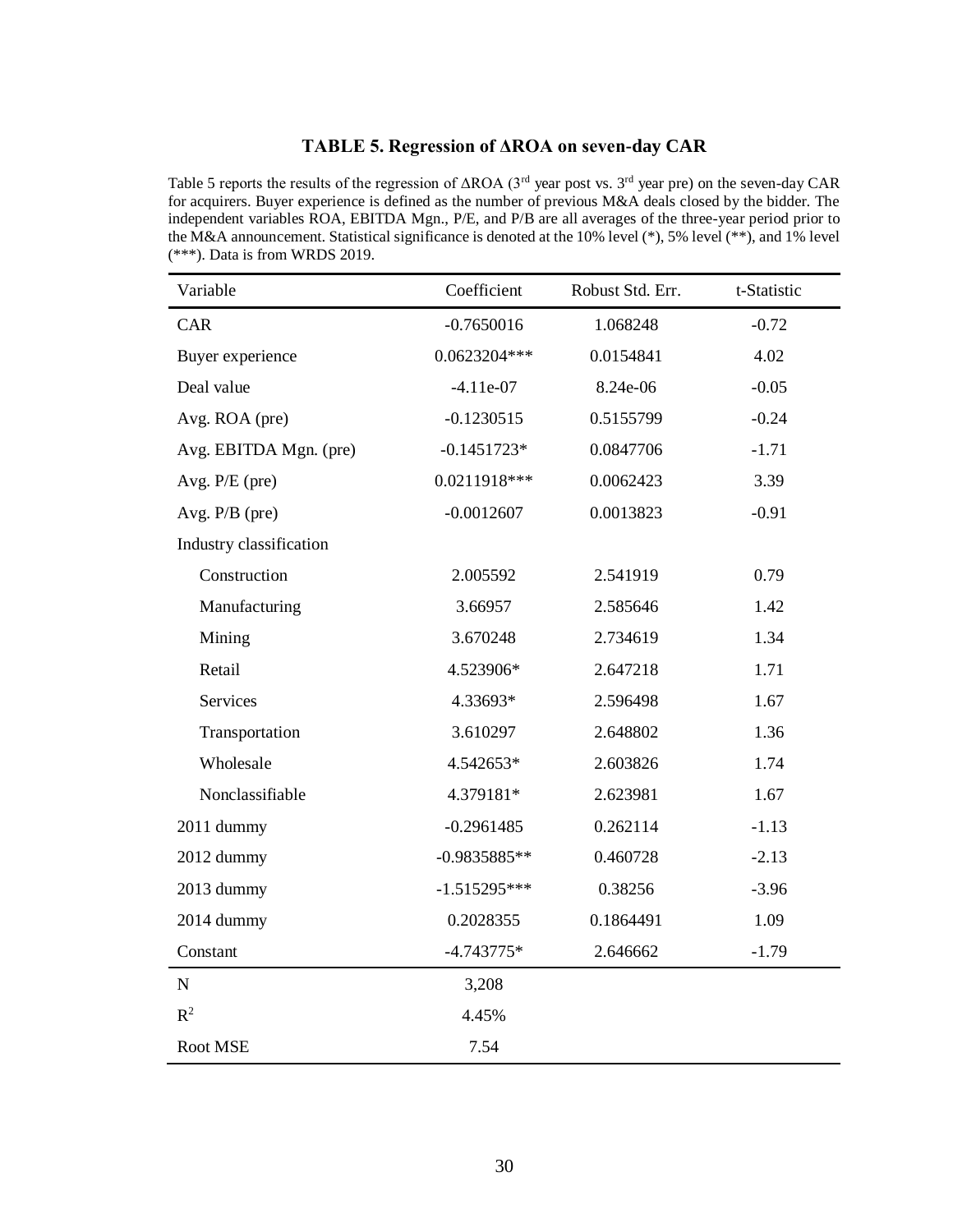#### **References**

- Agrawal, Anup and Jeffrey F. Jaffe. 2000. "The Post-Merger Performance Puzzle." In *Advances in Mergers and Acquisitions*. Vol. 1: Emerald Group Publishing Limited.
- Brown, Stephen J. and Jerold B. Warner. 1985. "Using Daily Stock Returns: The Case of Event Studies." *Journal of Financial Economics* 14 (1): 3-31. https://doi.org/10.1016/0304-405X(85)90042-X.
- Cartwright, Susan and Richard Schoenberg. 2006. "Thirty Years of Mergers and Acquisitions Research: Recent Advances and Future Opportunities." *British Journal of Management* 17: S1-S5. https://doi.org/10.1111/j.1467- 8551.2006.00475.x.
- Changqi, Wu and Xie Ningling. 2010. "Determinants of Cross-Border Merger & Acquisition Performance of Chinese Enterprises." *Procedia - Social and Behavioral Sciences* 2 (5): 6896-6905. https://doi.org/10.1016/j.sbspro.2010.05.040.
- Cording, Margaret, Petra Christmann, and Carmen Weigelt. 2010. "Measuring Theoretically Complex Constructs: The Case of Acquisition Performance." *Strategic Organization* 8 (1): 11-41. https://doi.org/10.1177/1476127009355892.
- Das, Arindam and Sheeba Kapil. 2012. "Explaining M&A Performance: A Review of Empirical Research." *Journal of Strategy and Management* 5 (3): 284-299. https://doi.org/10.1108/17554251211247580.
- Dickerson, Andrew P., Heather D. Gibson, and Euclid Tsakalotos. 1997. "The Impact of Acquisitions on Company Performance: Evidence from a Large Panel of UK Firms." *Oxford Economic Papers* 49 (3): 344-361. https://www.jstor.org/stable/2663598.
- Fisher, Alan A. and Robert H. Lande. 1983. "Efficiency Considerations in Merger Enforcement." *California Law Review* 71 (6): 1610-1619. https://doi.org/10.2307/3480297.
- Gugler, Klaus, Dennis C. Mueller, Michael Weichselbaumer, and B. Burcin Yurtoglu. 2012. "Market Optimism and Merger Waves." *Managerial and Decision Economics* 33 (3): 159-175. https://doi.org/10.1002/mde.2542.
- Hankir, Yassin, Christian Rauch, and Marc P. Umber. 2011. "Bank M&A: A Market Power Story?" *Journal of Banking & Finance* 35: 2341–2354.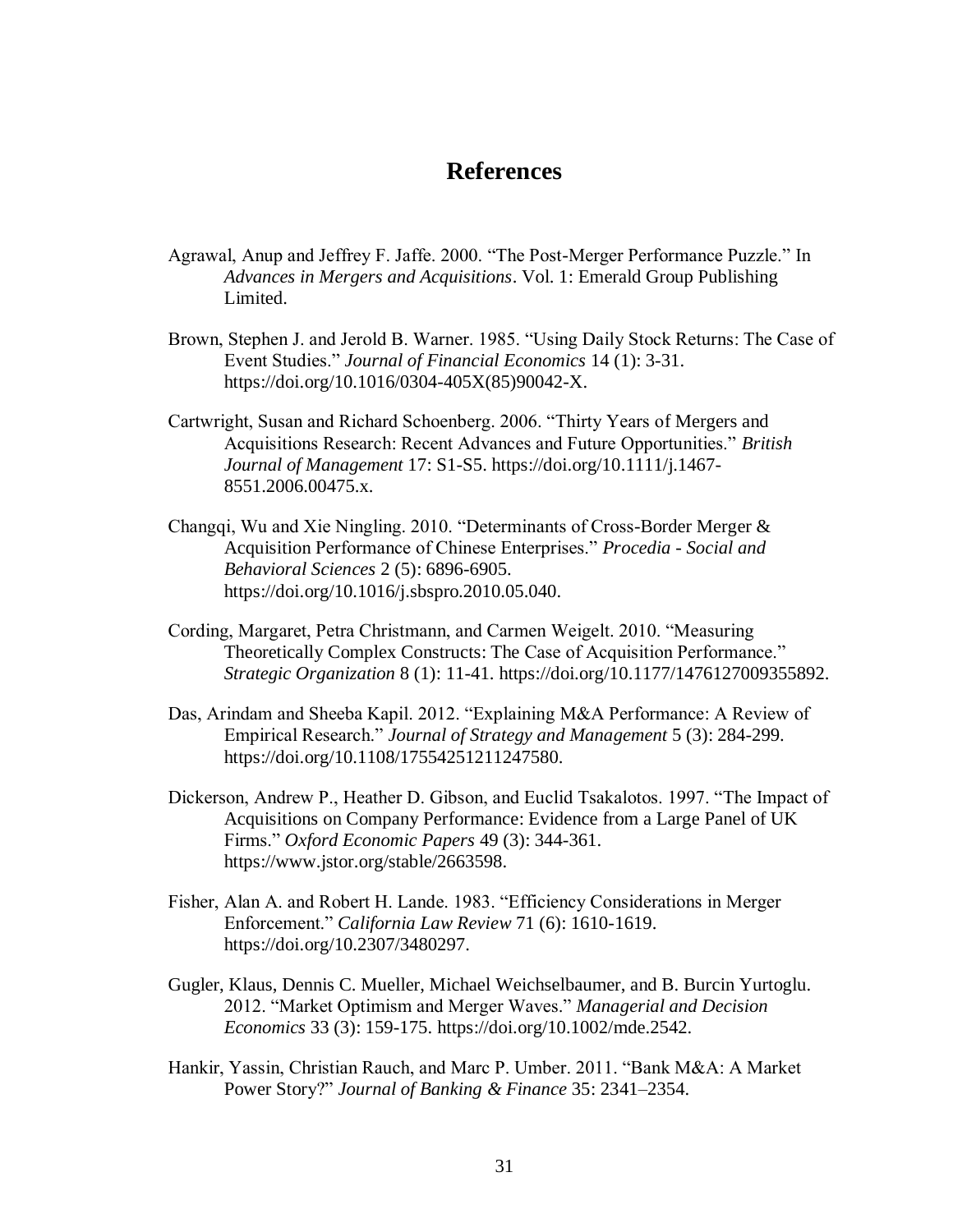- Lintner, J. (1971). Expectations, Mergers and Equilibrium in Purely Competitive Securities Markets. *The American Economic Review,* 61 (2), 101-111. Retrieved from http://www.econis.eu/PPNSET?PPN=557581575.
- Marks, Mitchell Lee and Philip H. Mirvis. 2011. "Merge Ahead: A Research Agenda to Increase Merger and Acquisition Success." *Journal of Business and Psychology* 26 (2): 161-168. https://doi.org/10.1007/s10869-011-9219-4.
- Moeller, Sara B., Frederik P. Schlingemann, and René M. Stulz. 2004. "Firm Size and the Gains from Acquisitions." *Journal of Financial Economics* 73 (2): 201-228. https://doi.org/10.1016/j.jfineco.2003.07.002.
- Mueller, Dennis C. 1977. "The Effects of Conglomerate Mergers: A Survey of the Empirical Evidence." *Journal of Banking and Finance* 1 (4): 315-347. https://doi.org/10.1016/0378-4266(77)90008-5.
- Okpanachi, Joshua. 2010. "Comparative Analysis of the Impact of Mergers and Acquisitions on Financial Efficiency of Banks in Nigeria." *Journal of Accounting and Taxation* 3 (1).
- Petmezas, Dimitris. 2009. "What Drives Acquisitions? Market Valuations and Bidder Performance." *Journal of Multinational Financial Management* 19 (1): 54-74. https://doi.org/10.1016/j.mulfin.2008.05.001.
- Pettway, Richard H. and Jack W. Trifts. 1985. "Do Banks Overbid when Acquiring Failed Banks?" *Financial Management* 14 (2): 5-15. http://www.econis.eu/PPNSET?PPN=258980281.
- PitchBook Data, Inc. 2018. "PitchBook 2018 Annual M&A Report." https://pitchbook.com/news/reports/2018-annual-ma-report
- Rhodes-Kropf, Matthew, David T. Robinson, and S. Viswanathan. 2005. "Valuation Waves and Merger Activity: The Empirical Evidence." *Journal of Financial Economics* 77 (3): 561-603. https://doi.org/10.1016/j.jfineco.2004.06.015.
- Rhodes-Kropf, Matthew and S. Viswanathan. 2004. "Market Valuation and Merger Waves." *The Journal of Finance* 59 (6): 2685-2718. https://doi.org/10.1111/j.1540-6261.2004.00713.x.
- Roll, Richard. 1986. "The Hubris Hypothesis of Corporate Takeovers." *The Journal of Business* 59 (2): 197-216. http://www.econis.eu/PPNSET?PPN=258890614.
- Rosen, Richard J. 2006. "Merger Momentum and Investor Sentiment." *The Journal of Business* 79 (2): 987-1017. https://www.jstor.org/stable/10.1086/499146.